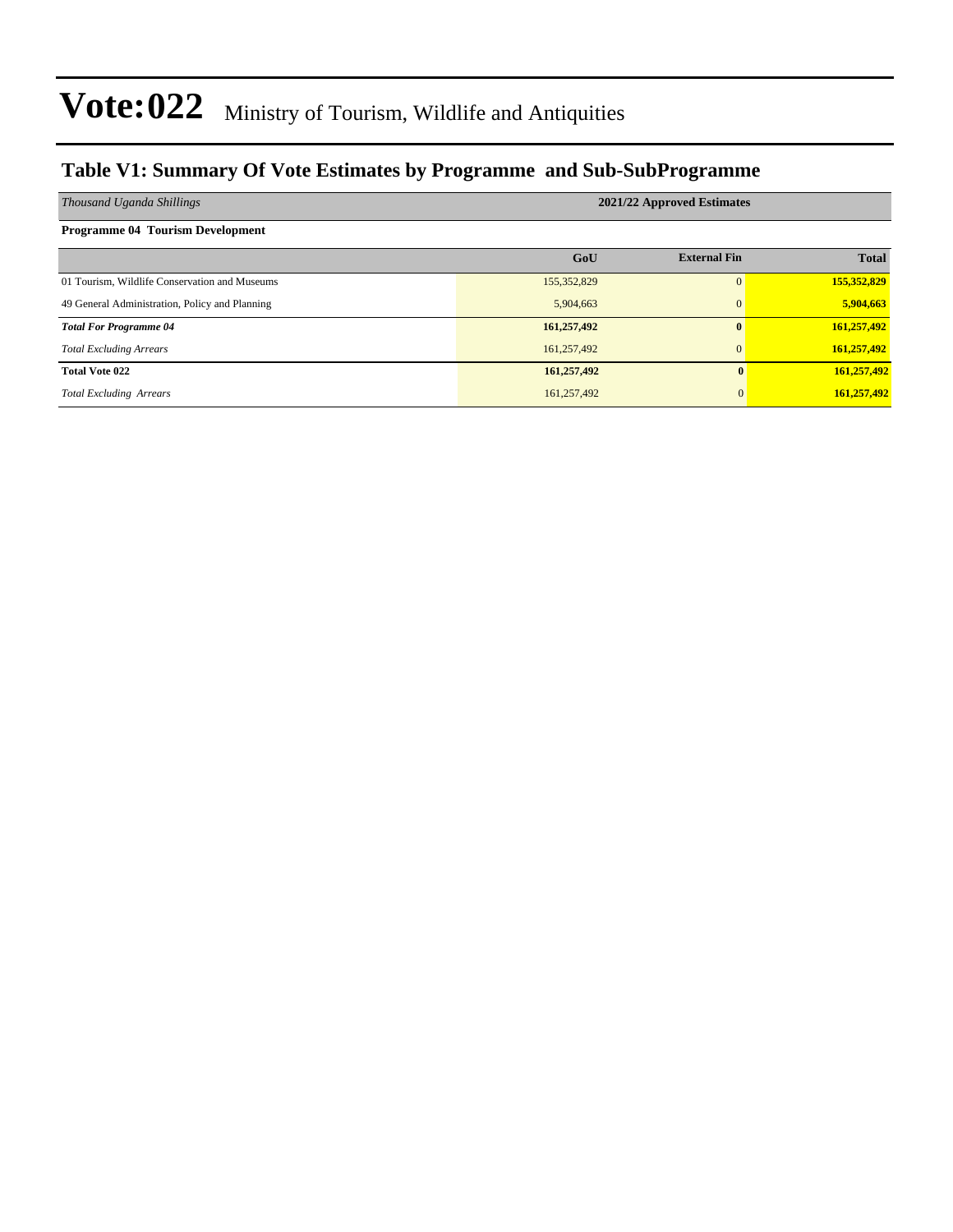### **Table V2: Summary Of Vote Estimates by Sub-SubProgramme,Department and Project**

| Thousand Uganda Shillings                                                         |                  | 2020/21 Approved Budget |                  |              |                | 2021/22 Approved Estimates    |                         |  |  |
|-----------------------------------------------------------------------------------|------------------|-------------------------|------------------|--------------|----------------|-------------------------------|-------------------------|--|--|
| Sub-SubProgramme 01 Tourism, Wildlife Conservation and Museums                    |                  |                         |                  |              |                |                               |                         |  |  |
| <b>Recurrent Budget Estimates</b>                                                 | <b>Wage</b>      | <b>Non-Wage</b>         | <b>AIA</b>       | <b>Total</b> | Wage           | <b>Non-Wage</b>               | <b>Total</b>            |  |  |
| 09 Tourism                                                                        | 340,014          | 12,719,196              | $\mathbf{0}$     | 13,059,210   | 340,014        | 6,467,595                     | 6,807,609               |  |  |
| 10 Museums and Monuments                                                          | 423,374          | 2,141,060               | $\boldsymbol{0}$ | 2,564,434    | 423,374        | 1,295,417                     | 1,718,791               |  |  |
| 11 Wildlife Conservation                                                          | 548,635          | 131,090,866             | $\boldsymbol{0}$ | 131,639,501  | 1,986,927      | 129,616,503                   | 131,603,430             |  |  |
| <b>Total Recurrent Budget Estimates for Sub-</b><br><b>SubProgramme</b>           | 1,312,023        | 145,951,122             | $\bf{0}$         | 147,263,145  | 2,750,315      | 137,379,514                   | 140,129,829             |  |  |
| <b>Development Budget Estimates</b>                                               | <b>GoU Dev't</b> | <b>External Fin</b>     | <b>AIA</b>       | <b>Total</b> |                | <b>GoU Dev't External Fin</b> | <b>Total</b>            |  |  |
| 1333 Mt. Rwenzori Tourism Infrastructure Development<br>Project (MRTIDP)          | 5,690,000        | $\boldsymbol{0}$        | $\boldsymbol{0}$ | 5,690,000    | $\theta$       | $\Omega$                      | $\overline{\mathbf{0}}$ |  |  |
| 1334 Development of Museums and Heritage Sites for<br><b>Cultural Promotion</b>   | 9,333,000        | $\mathbf{0}$            | $\boldsymbol{0}$ | 9,333,000    | $\overline{0}$ | $\overline{0}$                | $\overline{\mathbf{0}}$ |  |  |
| 1699 Development of Museums and Heritage Sites for<br>Cultural Tourism (Phase II) | $\mathbf{0}$     | $\boldsymbol{0}$        | $\boldsymbol{0}$ | $\bf{0}$     | 9,433,000      | $\overline{0}$                | 9,433,000               |  |  |
| 1700 Mt. Rwenzori Tourism Infrastructure Development<br>Project (Phase II)        | $\Omega$         | $\mathbf{0}$            | $\boldsymbol{0}$ | $\bf{0}$     | 2,790,000      | $\Omega$                      | 2,790,000               |  |  |
| 1701 Development of Source of the Nile Project (Phase II)                         | $\mathbf{0}$     | $\mathbf{0}$            | $\mathbf{0}$     | $\bf{0}$     | 3,000,000      | $\overline{0}$                | 3,000,000               |  |  |
| <b>Total Development Budget Estimates for Sub-</b><br><b>SubProgramme</b>         | 15,023,000       | $\bf{0}$                | $\bf{0}$         | 15,023,000   | 15,223,000     | $\bf{0}$                      | 15,223,000              |  |  |
|                                                                                   | GoU              | <b>External Fin</b>     | <b>AIA</b>       | <b>Total</b> | GoU            | <b>External Fin</b>           | <b>Total</b>            |  |  |
| <b>Total For Sub-SubProgramme 01</b>                                              | 162,286,145      | $\bf{0}$                | $\bf{0}$         | 162,286,145  | 155,352,829    | $\bf{0}$                      | 155,352,829             |  |  |
| <b>Total Excluding Arrears</b>                                                    | 161,912,204      | $\boldsymbol{0}$        | $\boldsymbol{0}$ | 161,912,204  | 155,352,829    | $\mathbf{0}$                  | 155,352,829             |  |  |
| Sub-SubProgramme 49 General Administration, Policy and Planning                   |                  |                         |                  |              |                |                               |                         |  |  |
| <b>Recurrent Budget Estimates</b>                                                 | <b>Wage</b>      | <b>Non-Wage</b>         | <b>AIA</b>       | <b>Total</b> | <b>Wage</b>    | <b>Non-Wage</b>               | <b>Total</b>            |  |  |
| 01 Headquarters                                                                   | 751,211          | 6,705,341               | $\mathbf{0}$     | 7,456,553    | 748,581        | 4,150,998                     | 4,899,579               |  |  |
| 15 Internal Audit                                                                 | 22,369           | 100,000                 | $\boldsymbol{0}$ | 122,369      | 25,000         | 62,115                        | 87,115                  |  |  |
| <b>Total Recurrent Budget Estimates for Sub-</b><br><b>SubProgramme</b>           | 773,581          | 6,805,341               | $\bf{0}$         | 7,578,922    | 773,581        | 4,213,113                     | 4,986,694               |  |  |
| Development Budget Estimates                                                      | <b>GoU Dev't</b> | <b>External Fin</b>     | <b>AIA</b>       | <b>Total</b> |                | <b>GoU Dev't External Fin</b> | <b>Total</b>            |  |  |
| 1609 Retooling of Ministry of Tourism, Wildlife and<br>Antiquitties               | 1,117,969        | $\mathbf{0}$            | $\boldsymbol{0}$ | 1,117,969    | 917,969        | $\overline{0}$                | 917,969                 |  |  |
| <b>Total Development Budget Estimates for Sub-</b><br><b>SubProgramme</b>         | 1,117,969        | $\bf{0}$                | $\bf{0}$         | 1,117,969    | 917,969        | $\bf{0}$                      | 917,969                 |  |  |
|                                                                                   | GoU              | <b>External Fin</b>     | <b>AIA</b>       | <b>Total</b> | GoU            | <b>External Fin</b>           | <b>Total</b>            |  |  |
| <b>Total For Sub-SubProgramme 49</b>                                              | 8,696,891        | $\bf{0}$                | $\bf{0}$         | 8,696,891    | 5,904,663      | $\bf{0}$                      | 5,904,663               |  |  |
| <b>Total Excluding Arrears</b>                                                    | 8,696,891        | $\boldsymbol{0}$        | $\boldsymbol{0}$ | 8,696,891    | 5,904,663      | $\overline{0}$                | 5,904,663               |  |  |
| <b>Total Vote 022</b>                                                             | 170,983,036      | $\bf{0}$                | $\bf{0}$         | 170,983,036  | 161,257,492    | $\bf{0}$                      | 161,257,492             |  |  |
| <b>Total Excluding Arrears</b>                                                    | 170,609,095      | $\overline{0}$          | $\mathbf{0}$     | 170,609,095  | 161,257,492    | $\overline{0}$                | 161,257,492             |  |  |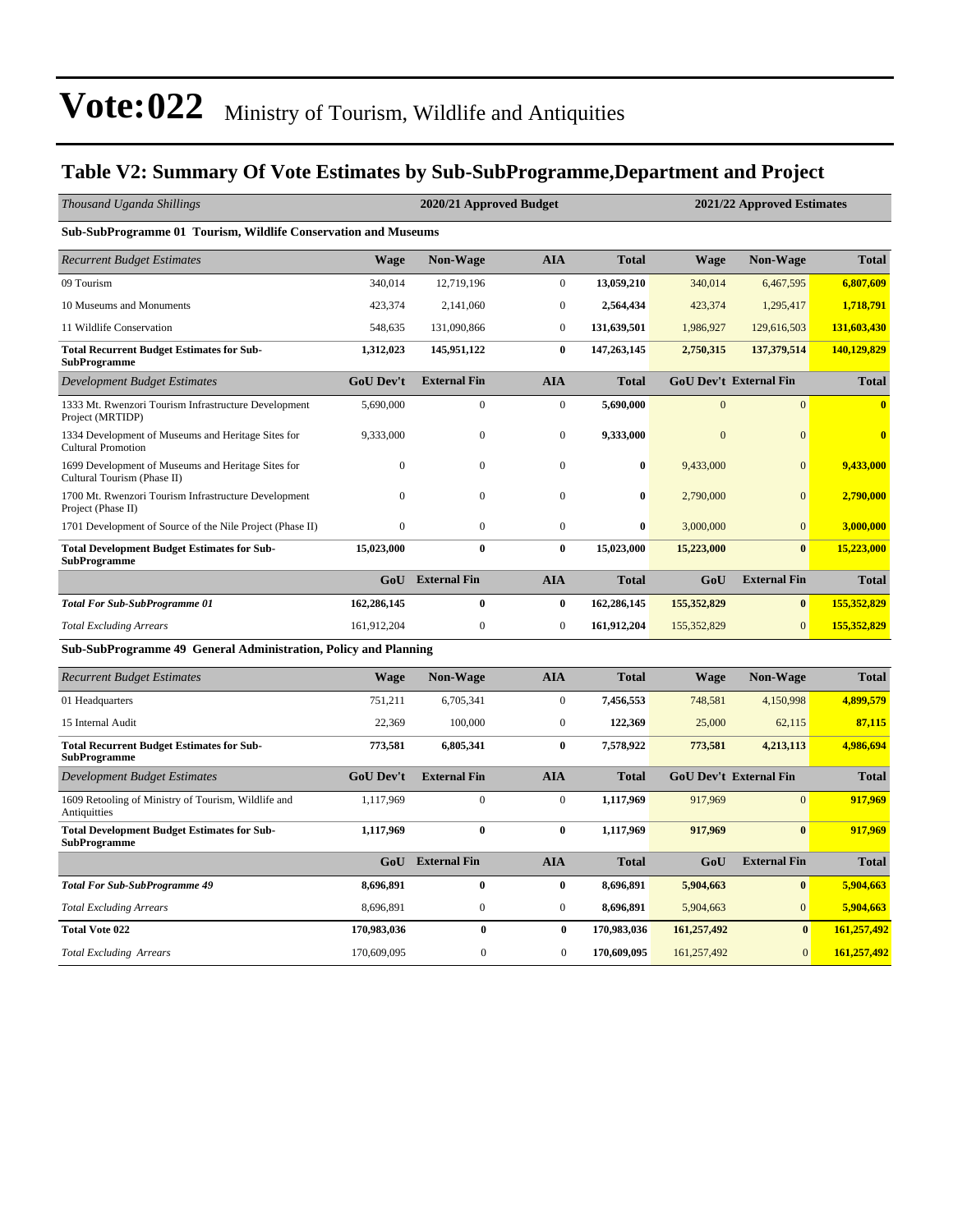### **Table V3: Summary Vote Estimates by Item**

| Thousand Uganda Shillings                                   |             | 2020/21 Approved Budget |                  |              | 2021/22 Approved Estimates |              |              |  |
|-------------------------------------------------------------|-------------|-------------------------|------------------|--------------|----------------------------|--------------|--------------|--|
|                                                             | GoU         | External Fin            | AIA              | <b>Total</b> | GoU                        | External Fin | <b>Total</b> |  |
| <b>Employees, Goods and Services (Outputs Provided)</b>     | 20,245,126  | $\bf{0}$                | $\bf{0}$         | 20,245,126   | 14,204,662                 | $\pmb{0}$    | 14,204,662   |  |
| 211101 General Staff Salaries                               | 2,085,604   | $\bf{0}$                | $\bf{0}$         | 2,085,604    | 3,523,896                  | $\bf{0}$     | 3,523,896    |  |
| 211103 Allowances (Inc. Casuals, Temporary)                 | 776,600     | $\bf{0}$                | $\bf{0}$         | 776,600      | 451,108                    | $\bf{0}$     | 451,108      |  |
| 212102 Pension for General Civil Service                    | 874,790     | $\bf{0}$                | $\bf{0}$         | 874,790      | 960,533                    | $\bf{0}$     | 960,533      |  |
| 213001 Medical expenses (To employees)                      | $\bf{0}$    | $\bf{0}$                | $\bf{0}$         | $\bf{0}$     | 7,200                      | $\bf{0}$     | 7,200        |  |
| 213002 Incapacity, death benefits and funeral expenses      | 12,000      | $\bf{0}$                | $\bf{0}$         | 12,000       | 5,000                      | $\bf{0}$     | 5,000        |  |
| 213004 Gratuity Expenses                                    | 31,027      | $\bf{0}$                | $\bf{0}$         | 31,027       | 737,534                    | $\bf{0}$     | 737,534      |  |
| 221001 Advertising and Public Relations                     | 1,055,388   | $\bf{0}$                | $\boldsymbol{0}$ | 1,055,388    | 201,500                    | $\bf{0}$     | 201,500      |  |
| 221002 Workshops and Seminars                               | 2,721,277   | $\bf{0}$                | $\bf{0}$         | 2,721,277    | 325,904                    | $\bf{0}$     | 325,904      |  |
| 221003 Staff Training                                       | 185,802     | $\bf{0}$                | 0                | 185,802      | 122,820                    | $\bf{0}$     | 122,820      |  |
| 221005 Hire of Venue (chairs, projector, etc)               | 672,722     | $\bf{0}$                | $\bf{0}$         | 672,722      | $\bf{0}$                   | $\bf{0}$     | $\bf{0}$     |  |
| 221007 Books, Periodicals & Newspapers                      | 24,000      | $\bf{0}$                | $\bf{0}$         | 24,000       | 4,800                      | $\bf{0}$     | 4,800        |  |
| 221008 Computer supplies and Information Technology<br>(TT) | 99,000      | $\bf{0}$                | $\bf{0}$         | 99,000       | 60,000                     | $\bf{0}$     | 60,000       |  |
| 221009 Welfare and Entertainment                            | 397,200     | $\bf{0}$                | $\bf{0}$         | 397,200      | 120,000                    | $\bf{0}$     | 120,000      |  |
| 221011 Printing, Stationery, Photocopying and Binding       | 492,518     | $\bf{0}$                | $\bf{0}$         | 492,518      | 405,566                    | $\bf{0}$     | 405,566      |  |
| 221016 IFMS Recurrent costs                                 | 30,000      | $\bf{0}$                | $\bf{0}$         | 30,000       | 30,000                     | $\bf{0}$     | 30,000       |  |
| 221017 Subscriptions                                        | 275,778     | $\bf{0}$                | 0                | 275,778      | 210,000                    | $\bf{0}$     | 210,000      |  |
| 221020 IPPS Recurrent Costs                                 | 20,000      | $\bf{0}$                | 0                | 20,000       | 30,000                     | $\bf{0}$     | 30,000       |  |
| 222001 Telecommunications                                   | 90,000      | $\bf{0}$                | $\bf{0}$         | 90,000       | 45,000                     | $\bf{0}$     | 45,000       |  |
| 222002 Postage and Courier                                  | 20,000      | $\bf{0}$                | 0                | 20,000       | 6,200                      | $\bf{0}$     | 6,200        |  |
| 222003 Information and communications technology<br>(ICT)   | $\bf{0}$    | $\bf{0}$                | $\bf{0}$         | $\bf{0}$     | 120,000                    | $\bf{0}$     | 120,000      |  |
| 223003 Rent – (Produced Assets) to private entities         | 1,768,040   | $\bf{0}$                | $\bf{0}$         | 1,768,040    | 1,768,040                  | $\bf{0}$     | 1,768,040    |  |
| 223004 Guard and Security services                          | 90,000      | $\bf{0}$                | $\bf{0}$         | 90,000       | 104,000                    | $\bf{0}$     | 104,000      |  |
| 223005 Electricity                                          | 220,000     | $\bf{0}$                | 0                | 220,000      | 161,316                    | $\bf{0}$     | 161,316      |  |
| 223006 Water                                                | 32,000      | $\bf{0}$                | $\bf{0}$         | 32,000       | 40,000                     | $\bf{0}$     | 40,000       |  |
| 224004 Cleaning and Sanitation                              | 157,200     | $\bf{0}$                | $\bf{0}$         | 157,200      | 162,000                    | $\bf{0}$     | 162,000      |  |
| 224005 Uniforms, Beddings and Protective Gear               | $\bf{0}$    | $\bf{0}$                | 0                | $\bf{0}$     | 300                        | $\bf{0}$     | 300          |  |
| 225001 Consultancy Services- Short term                     | 1,175,000   | $\bf{0}$                | $\bf{0}$         | 1,175,000    | 1,200,064                  | $\bf{0}$     | 1,200,064    |  |
| 225002 Consultancy Services-Long-term                       | 359,982     | $\bf{0}$                | $\bf{0}$         | 359,982      | 200,000                    | $\bf{0}$     | 200,000      |  |
| 227001 Travel inland                                        | 3,167,542   | 0                       | $\bf{0}$         | 3,167,542    | 2,091,587                  | $\bf{0}$     | 2,091,587    |  |
| 227002 Travel abroad                                        | 966,739     | $\bf{0}$                | 0                | 966,739      | 426,322                    | $\bf{0}$     | 426,322      |  |
| 227004 Fuel, Lubricants and Oils                            | 620,117     | $\bf{0}$                | $\bf{0}$         | 620,117      | 463,971                    | $\bf{0}$     | 463,971      |  |
| 228001 Maintenance - Civil                                  | 157,600     | $\bf{0}$                | $\bf{0}$         | 157,600      | $\bf{0}$                   | $\bf{0}$     | $\bf{0}$     |  |
| 228002 Maintenance - Vehicles                               | 190,000     | $\bf{0}$                | $\bf{0}$         | 190,000      | 140,000                    | $\bf{0}$     | 140,000      |  |
| 228003 Maintenance – Machinery, Equipment $\&$<br>Furniture | 70,000      | $\bf{0}$                | $\bf{0}$         | 70,000       | $\bf{0}$                   | $\bf{0}$     | $\bf{0}$     |  |
| 228004 Maintenance – Other                                  | 1,150,000   | $\bf{0}$                | $\bf{0}$         | 1,150,000    | 80,000                     | $\bf{0}$     | 80,000       |  |
| 273101 Medical expenses (To general Public)                 | 7,200       | $\bf{0}$                | $\bf{0}$         | 7,200        | $\bf{0}$                   | $\bf{0}$     | $\bf{0}$     |  |
| 282103 Scholarships and related costs                       | 250,000     | $\bf{0}$                | $\boldsymbol{0}$ | 250,000      | $\bf{0}$                   | $\bf{0}$     | $\bf{0}$     |  |
| <b>Grants, Transfers and Subsides (Outputs Funded)</b>      | 134,855,000 | $\bf{0}$                | $\bf{0}$         | 134,855,000  | 131,633,861                | $\bf{0}$     | 131,633,861  |  |
| 263104 Transfers to other govt. Units (Current)             | 126,668,303 | $\bf{0}$                | $\bf{0}$         | 126,668,303  | 122,699,591                | $\bf{0}$     | 122,699,591  |  |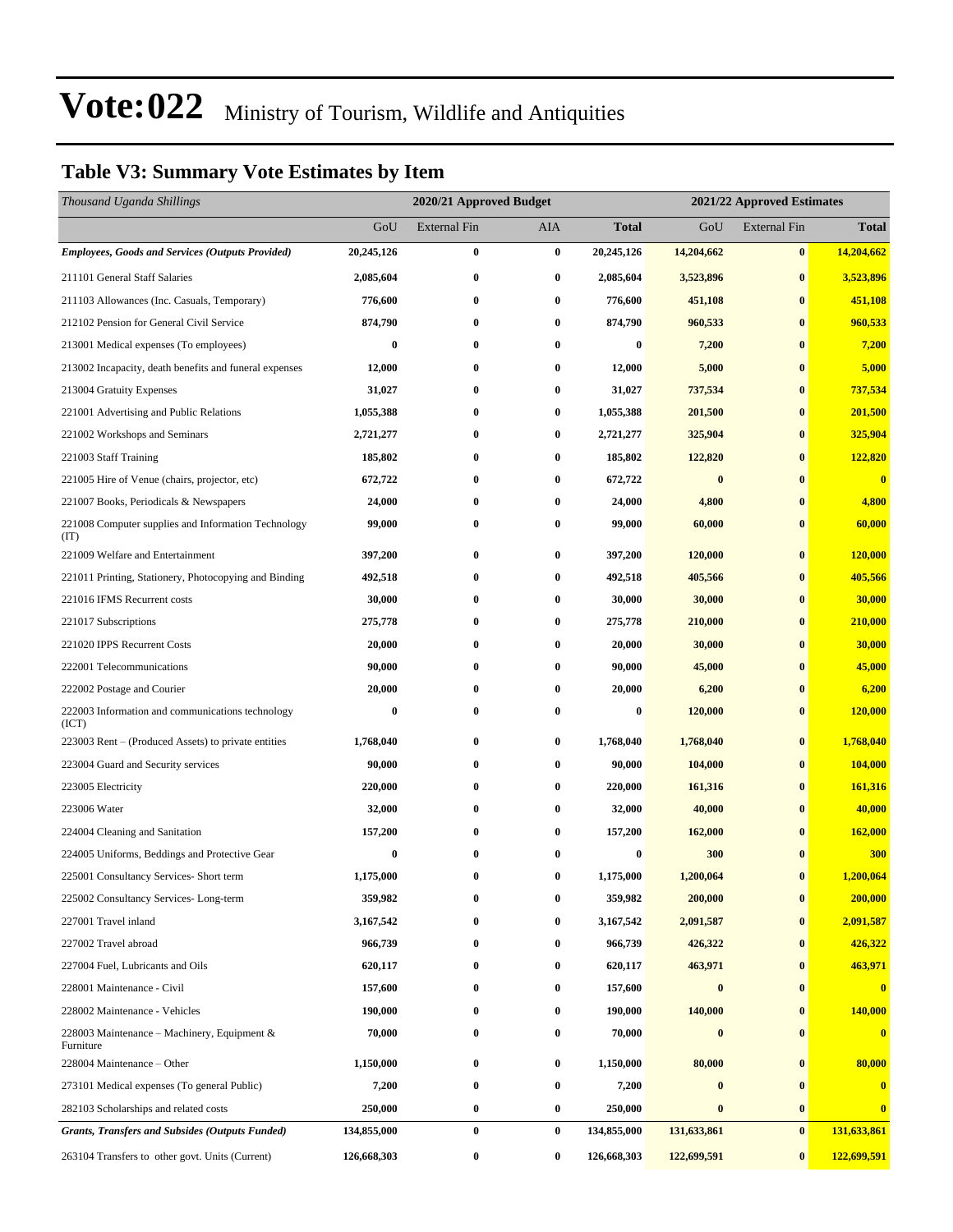| 264101 Contributions to Autonomous Institutions                       | 6,086,697   | $\mathbf{0}$ | $\mathbf{0}$   | 6,086,697   | 4,789,357   | $\bf{0}$       | 4,789,357   |
|-----------------------------------------------------------------------|-------------|--------------|----------------|-------------|-------------|----------------|-------------|
| 264102 Contributions to Autonomous Institutions (Wage<br>Subventions) | 2,100,000   | $\bf{0}$     | $\bf{0}$       | 2,100,000   | 4,144,912   | $\bf{0}$       | 4,144,912   |
| <b>Investment</b> (Capital Purchases)                                 | 15,508,969  | $\bf{0}$     | $\bf{0}$       | 15,508,969  | 15,418,969  | $\bf{0}$       | 15,418,969  |
| 281502 Feasibility Studies for Capital Works                          | 1,800,000   | $\bf{0}$     | $\bf{0}$       | 1,800,000   | 200,000     | $\bf{0}$       | 200,000     |
| 281504 Monitoring, Supervision & Appraisal of Capital<br>work         | 465,000     | $\bf{0}$     | $\bf{0}$       | 465,000     | 636,000     | $\bf{0}$       | 636,000     |
| 312101 Non-Residential Buildings                                      | 4,276,000   | $\bf{0}$     | $\bf{0}$       | 4,276,000   | 10,527,000  | $\bf{0}$       | 10,527,000  |
| 312102 Residential Buildings                                          | 200,000     | $\bf{0}$     | $\bf{0}$       | 200,000     | 650,000     | $\bf{0}$       | 650,000     |
| 312104 Other Structures                                               | 6,720,000   | $\bf{0}$     | $\bf{0}$       | 6,720,000   | 1,670,000   | $\bf{0}$       | 1,670,000   |
| 312201 Transport Equipment                                            | 700,000     | $\bf{0}$     | $\bf{0}$       | 700,000     | 240,000     | $\mathbf{0}$   | 240,000     |
| 312202 Machinery and Equipment                                        | 1,118,800   | $\bf{0}$     | $\bf{0}$       | 1,118,800   | 1,217,969   | $\bf{0}$       | 1,217,969   |
| 312203 Furniture & Fixtures                                           | 2,000       | $\bf{0}$     | $\bf{0}$       | 2,000       | 35,000      | $\bf{0}$       | 35,000      |
| 312213 ICT Equipment                                                  | 227,169     | $\bf{0}$     | $\bf{0}$       | 227,169     | 243,000     | $\bf{0}$       | 243,000     |
| <b>Arrears</b>                                                        | 373,941     | $\bf{0}$     | $\bf{0}$       | 373,941     | $\bf{0}$    | $\mathbf{0}$   | $\bf{0}$    |
| 321605 Domestic arrears (Budgeting)                                   | 373,941     | $\bf{0}$     | $\bf{0}$       | 373,941     | $\bf{0}$    | $\bf{0}$       | $\bf{0}$    |
| <b>Grand Total Vote 022</b>                                           | 170,983,036 | $\bf{0}$     | $\bf{0}$       | 170,983,036 | 161,257,492 | $\mathbf{0}$   | 161,257,492 |
| <b>Total Excluding Arrears</b>                                        | 170,609,095 | $\mathbf{0}$ | $\overline{0}$ | 170,609,095 | 161,257,492 | $\overline{0}$ | 161,257,492 |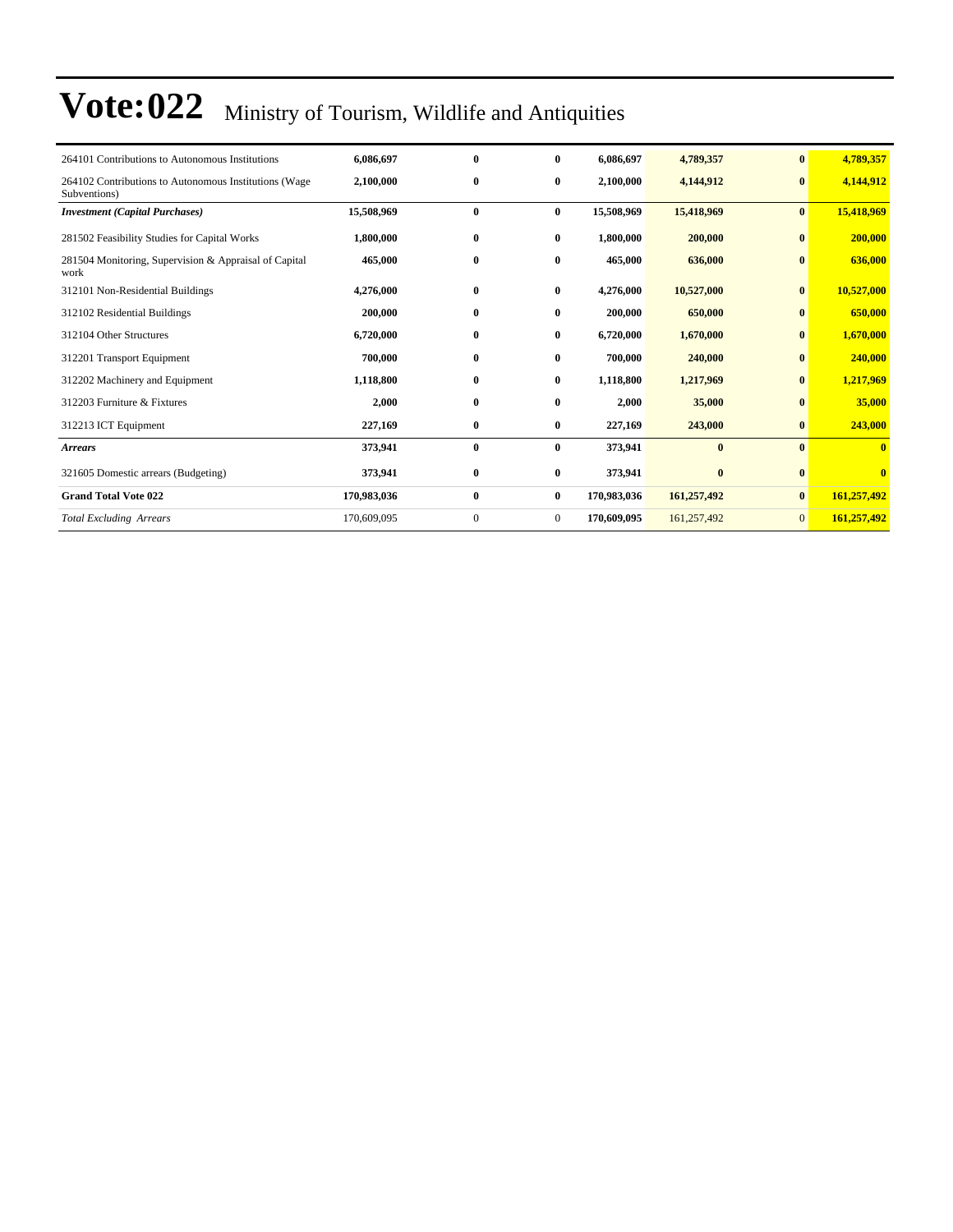### **Table V4: Detailed Estimates by Sub-SubProgramme, Department,Project and Budget Output and Item**

#### *Sub-SubProgrammme 01 Tourism, Wildlife Conservation and Museums*

*Recurrent Budget Estimates*

| <b>Department 09 Tourism</b>                                             |                  |                         |                  |              |                  |                            |                         |
|--------------------------------------------------------------------------|------------------|-------------------------|------------------|--------------|------------------|----------------------------|-------------------------|
| Thousand Uganda Shillings                                                |                  | 2020/21 Approved Budget |                  |              |                  | 2021/22 Approved Estimates |                         |
| <b>Outputs Provided</b>                                                  | Wage             | Non Wage                | <b>AIA</b>       | <b>Total</b> | Wage             | Non Wage                   | <b>Total</b>            |
| <b>Budget Output 190101 Policies, Strategies and Monitoring Services</b> |                  |                         |                  |              |                  |                            |                         |
| 211101 General Staff Salaries                                            | 75,000           | $\mathbf{0}$            | $\mathbf{0}$     | 75,000       | $\mathbf{0}$     | $\mathbf{0}$               | $\overline{\mathbf{0}}$ |
| 211103 Allowances (Inc. Casuals, Temporary)                              | $\boldsymbol{0}$ | 80,000                  | $\mathbf{0}$     | 80,000       | $\mathbf{0}$     | 4,000                      | 4,000                   |
| 221002 Workshops and Seminars                                            | $\boldsymbol{0}$ | 142,500                 | $\mathbf{0}$     | 142,500      | $\mathbf{0}$     | 31,000                     | 31,000                  |
| 221005 Hire of Venue (chairs, projector, etc)                            | $\boldsymbol{0}$ | 10,202                  | $\boldsymbol{0}$ | 10,202       | $\boldsymbol{0}$ | $\mathbf{0}$               | $\mathbf{0}$            |
| 221009 Welfare and Entertainment                                         | $\boldsymbol{0}$ | 40,000                  | $\mathbf{0}$     | 40,000       | $\mathbf{0}$     | $\mathbf{0}$               | $\bf{0}$                |
| 221011 Printing, Stationery, Photocopying and Binding                    | $\boldsymbol{0}$ | 40,000                  | $\mathbf{0}$     | 40,000       | $\boldsymbol{0}$ | 20,000                     | 20,000                  |
| 221017 Subscriptions                                                     | $\boldsymbol{0}$ | 201,798                 | $\mathbf{0}$     | 201,798      | $\mathbf{0}$     | 120,000                    | 120,000                 |
| 225001 Consultancy Services- Short term                                  | $\boldsymbol{0}$ | $\boldsymbol{0}$        | $\boldsymbol{0}$ | $\bf{0}$     | $\mathbf{0}$     | 70,000                     | 70,000                  |
| 227001 Travel inland                                                     | $\boldsymbol{0}$ | 214,400                 | $\boldsymbol{0}$ | 214,400      | $\boldsymbol{0}$ | 72,000                     | 72,000                  |
| 227002 Travel abroad                                                     | $\boldsymbol{0}$ | 26,000                  | $\mathbf{0}$     | 26,000       | $\boldsymbol{0}$ | $\mathbf{0}$               | $\bf{0}$                |
| 227004 Fuel, Lubricants and Oils                                         | $\boldsymbol{0}$ | 30,000                  | $\mathbf{0}$     | 30,000       | $\boldsymbol{0}$ | 23,000                     | 23,000                  |
| 228002 Maintenance - Vehicles                                            | $\boldsymbol{0}$ | 40,000                  | $\mathbf{0}$     | 40,000       | $\mathbf{0}$     | $\mathbf{0}$               | $\bf{0}$                |
| 228004 Maintenance – Other                                               | $\boldsymbol{0}$ | 150,000                 | $\mathbf{0}$     | 150,000      | $\mathbf{0}$     | $\mathbf{0}$               | $\bf{0}$                |
| <b>Total Cost of Budget Output 01</b>                                    | 75,000           | 974,900                 | 0                | 1,049,900    | $\pmb{\theta}$   | 340,000                    | 340,000                 |
| <b>Budget Output 190104 Tourism Investment, Promotion and Marketing</b>  |                  |                         |                  |              |                  |                            |                         |
| 211101 General Staff Salaries                                            | 265,014          | $\boldsymbol{0}$        | $\mathbf{0}$     | 265,014      | 340,014          | $\mathbf{0}$               | 340,014                 |
| 211103 Allowances (Inc. Casuals, Temporary)                              | $\boldsymbol{0}$ | 108,000                 | $\mathbf{0}$     | 108,000      | $\boldsymbol{0}$ | 8,500                      | 8,500                   |
| 221001 Advertising and Public Relations                                  | $\boldsymbol{0}$ | 906,388                 | $\mathbf{0}$     | 906,388      | $\mathbf{0}$     | 66,000                     | 66,000                  |
| 221002 Workshops and Seminars                                            | $\boldsymbol{0}$ | 1,495,480               | $\mathbf{0}$     | 1,495,480    | $\mathbf{0}$     | 29,000                     | 29,000                  |
| 221003 Staff Training                                                    | $\boldsymbol{0}$ | 18,000                  | $\mathbf{0}$     | 18,000       | $\boldsymbol{0}$ | 10,000                     | 10,000                  |
| 221005 Hire of Venue (chairs, projector, etc)                            | $\boldsymbol{0}$ | 612,520                 | $\mathbf{0}$     | 612,520      | $\mathbf{0}$     | $\mathbf{0}$               | $\bf{0}$                |
| 221009 Welfare and Entertainment                                         | $\boldsymbol{0}$ | 200,000                 | $\mathbf{0}$     | 200,000      | $\boldsymbol{0}$ | $\overline{0}$             | $\bf{0}$                |
| 221011 Printing, Stationery, Photocopying and Binding                    | $\boldsymbol{0}$ | 101,651                 | $\mathbf{0}$     | 101,651      | $\mathbf{0}$     | 90,000                     | 90,000                  |
| 222001 Telecommunications                                                | $\boldsymbol{0}$ | 20,000                  | $\mathbf{0}$     | 20,000       | $\mathbf{0}$     | $\mathbf{0}$               | $\bf{0}$                |
| 223003 Rent – (Produced Assets) to private entities                      | $\boldsymbol{0}$ | 500,000                 | $\mathbf{0}$     | 500,000      | $\boldsymbol{0}$ | 884,020                    | 884,020                 |
| 225001 Consultancy Services- Short term                                  | $\boldsymbol{0}$ | 130,000                 | $\boldsymbol{0}$ | 130,000      | $\mathbf{0}$     | 45,000                     | 45,000                  |
| 225002 Consultancy Services-Long-term                                    | $\boldsymbol{0}$ | 69,002                  | $\boldsymbol{0}$ | 69,002       | $\boldsymbol{0}$ | $\boldsymbol{0}$           | $\mathbf{0}$            |
| 227001 Travel inland                                                     | $\boldsymbol{0}$ | 712,600                 | $\boldsymbol{0}$ | 712,600      | $\boldsymbol{0}$ | 95,500                     | 95,500                  |
| 227002 Travel abroad                                                     | $\boldsymbol{0}$ | 394,806                 | $\boldsymbol{0}$ | 394,806      | $\boldsymbol{0}$ | 120,000                    | 120,000                 |
| 227004 Fuel, Lubricants and Oils                                         | $\boldsymbol{0}$ | 137,908                 | $\boldsymbol{0}$ | 137,908      | $\boldsymbol{0}$ | 48,375                     | 48,375                  |
| 228002 Maintenance - Vehicles                                            | $\boldsymbol{0}$ | 50,000                  | $\boldsymbol{0}$ | 50,000       | $\boldsymbol{0}$ | $\mathbf{0}$               | $\mathbf{0}$            |
| <b>Total Cost of Budget Output 04</b>                                    | 265,014          | 5,456,355               | 0                | 5,721,369    | 340,014          | 1,396,395                  | 1,736,409               |
| <b>Total Cost Of Outputs Provided</b>                                    | 340,014          | 6,431,255               | $\bf{0}$         | 6,771,269    | 340,014          | 1,736,395                  | 2,076,409               |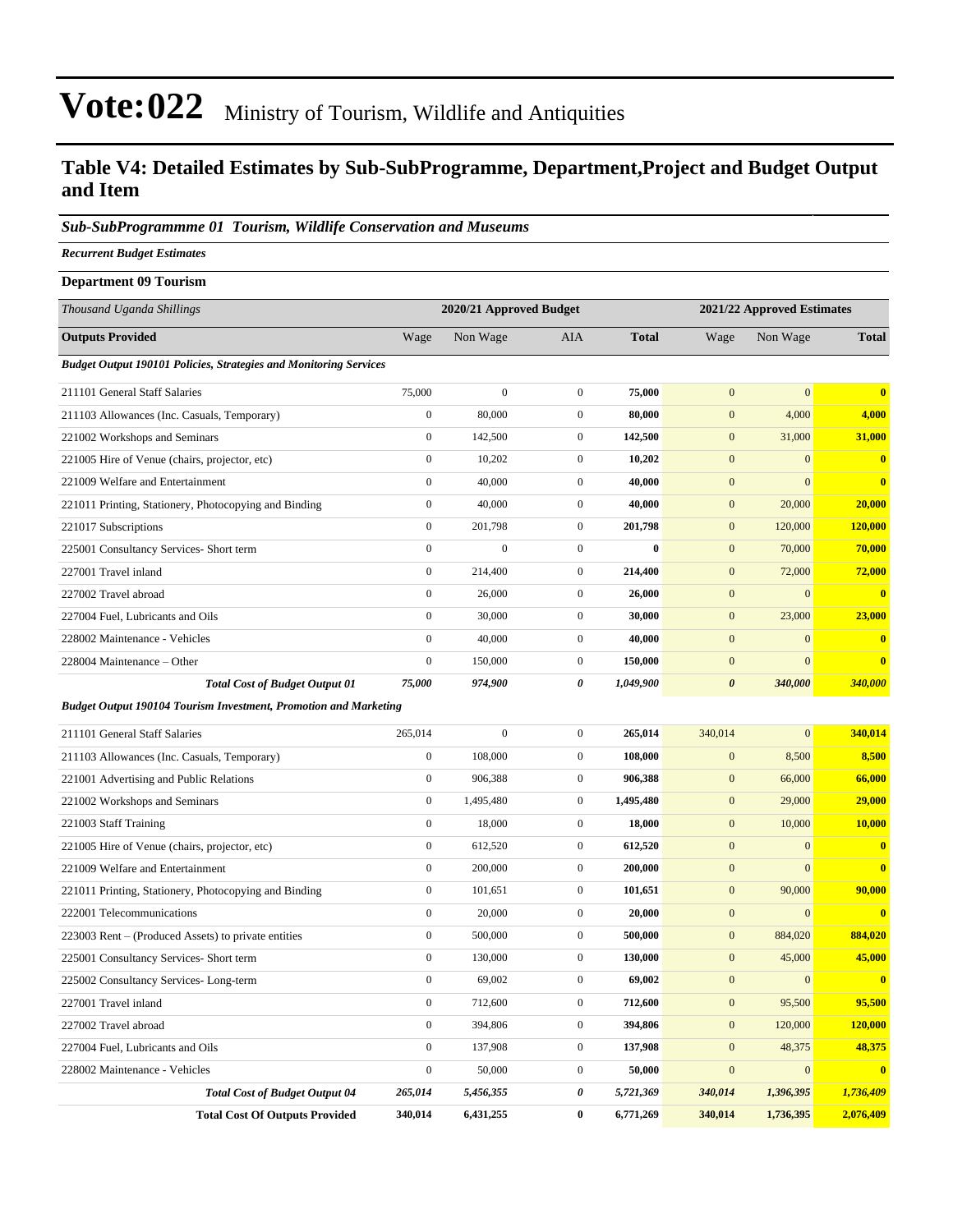| <b>Outputs Funded</b>                                                    | Wage                  | Non Wage                  | AIA                   | <b>Total</b> | Wage                  | Non Wage                   | <b>Total</b>          |
|--------------------------------------------------------------------------|-----------------------|---------------------------|-----------------------|--------------|-----------------------|----------------------------|-----------------------|
| <b>Budget Output 190154 Hotel and Tourism Training Institute (HTTI)</b>  |                       |                           |                       |              |                       |                            |                       |
| 263104 Transfers to other govt. Units (Current)                          | $\boldsymbol{0}$      | 2,064,000                 | $\boldsymbol{0}$      | 2,064,000    | $\mathbf{0}$          | 1,149,288                  | 1,149,288             |
| o/w Funds based on revenue collections by UHTTI                          | $\boldsymbol{\theta}$ | 2,064,000                 | 0                     | 2,064,000    | $\boldsymbol{\theta}$ | $\boldsymbol{\theta}$      | $\mathbf{0}$          |
| o/w UHTTI subventions based on NTR                                       | $\boldsymbol{\theta}$ | $\boldsymbol{\theta}$     | $\theta$              | $\bf{0}$     | $\boldsymbol{\theta}$ | 1,149,288                  | 1,149,288             |
| 264101 Contributions to Autonomous Institutions                          | $\boldsymbol{0}$      | 3,250,000                 | $\mathbf{0}$          | 3,250,000    | $\boldsymbol{0}$      | 2,600,000                  | 2,600,000             |
| o/w Non wage subvention to UHTTI                                         | $\theta$              | 3,250,000                 | 0                     | 3,250,000    | $\boldsymbol{\theta}$ | $\theta$                   | $\mathbf{0}$          |
| o/w GOU Subvention to UHTTI                                              | $\boldsymbol{\theta}$ | $\boldsymbol{\theta}$     | $\theta$              | $\bf{0}$     | $\boldsymbol{\theta}$ | 2,600,000                  | 2,600,000             |
| 264102 Contributions to Autonomous Institutions (Wage<br>Subventions)    | $\boldsymbol{0}$      | 600,000                   | $\boldsymbol{0}$      | 600,000      | $\boldsymbol{0}$      | 981,912                    | 981,912               |
| o/w Wage subvention to UHTTI                                             | $\boldsymbol{\theta}$ | 600,000                   | $\theta$              | 600,000      | $\boldsymbol{\theta}$ | $\boldsymbol{\theta}$      | $\mathbf{0}$          |
| o/w Wage subvention to UHTTI                                             | $\boldsymbol{\theta}$ | $\boldsymbol{\mathit{0}}$ | $\theta$              | $\bf{0}$     | $\boldsymbol{\theta}$ | 981,912                    | 981,912               |
| <b>Total Cost of Budget Output 54</b>                                    | 0                     | 5,914,000                 | 0                     | 5,914,000    | $\pmb{\theta}$        | 4,731,200                  | 4,731,200             |
| <b>Total Cost Of Outputs Funded</b>                                      | $\bf{0}$              | 5,914,000                 | $\bf{0}$              | 5,914,000    | $\bf{0}$              | 4,731,200                  | 4,731,200             |
| <b>Arrears</b>                                                           | Wage                  | Non Wage                  | AIA                   | <b>Total</b> | Wage                  | Non Wage                   | <b>Total</b>          |
| <b>Budget Output 190199 Arrears</b>                                      |                       |                           |                       |              |                       |                            |                       |
| 321605 Domestic arrears (Budgeting)                                      | $\boldsymbol{0}$      | 373,941                   | $\mathbf{0}$          | 373,941      | $\mathbf{0}$          | $\mathbf{0}$               | $\mathbf{0}$          |
| <b>Total Cost of Budget Output 99</b>                                    | 0                     | 373,941                   | 0                     | 373,941      | $\boldsymbol{\theta}$ | $\boldsymbol{\theta}$      | $\boldsymbol{\theta}$ |
| <b>Total Cost Of Arrears</b>                                             | $\bf{0}$              | 373,941                   | $\bf{0}$              | 373,941      | $\pmb{0}$             | $\bf{0}$                   | $\bf{0}$              |
| <b>Total Cost for Department 09</b>                                      | 340,014               | 12,719,196                | $\bf{0}$              | 13,059,210   | 340,014               | 6,467,595                  | 6,807,609             |
| <b>Total Excluding Arrears</b>                                           | 340,014               | 12,345,255                | $\mathbf{0}$          | 12,685,269   | 340,014               | 6,467,595                  | 6,807,609             |
| <b>Department 10 Museums and Monuments</b>                               |                       |                           |                       |              |                       |                            |                       |
|                                                                          |                       |                           |                       |              |                       |                            |                       |
| Thousand Uganda Shillings                                                |                       | 2020/21 Approved Budget   |                       |              |                       | 2021/22 Approved Estimates |                       |
| <b>Outputs Provided</b>                                                  | Wage                  | Non Wage                  | AIA                   | <b>Total</b> | Wage                  | Non Wage                   | <b>Total</b>          |
| <b>Budget Output 190101 Policies, Strategies and Monitoring Services</b> |                       |                           |                       |              |                       |                            |                       |
| 221002 Workshops and Seminars                                            | $\boldsymbol{0}$      | 20,000                    | $\mathbf{0}$          | 20,000       | $\mathbf{0}$          | $\mathbf{0}$               | $\mathbf{0}$          |
| 221005 Hire of Venue (chairs, projector, etc)                            | $\boldsymbol{0}$      | 20,000                    | $\boldsymbol{0}$      | 20,000       | $\mathbf{0}$          | $\mathbf{0}$               | $\bf{0}$              |
| 221017 Subscriptions                                                     | $\boldsymbol{0}$      | 39,600                    | $\mathbf{0}$          | 39,600       | $\mathbf{0}$          | 37,000                     | 37,000                |
| 227001 Travel inland                                                     | $\boldsymbol{0}$      | 44,000                    | $\boldsymbol{0}$      | 44,000       | $\mathbf{0}$          | 40,000                     | 40,000                |
| 227002 Travel abroad                                                     | $\boldsymbol{0}$      | 16,506                    | $\overline{0}$        | 16,506       | $\mathbf{0}$          | 25,000                     | 25,000                |
| 227004 Fuel, Lubricants and Oils                                         | $\boldsymbol{0}$      | 9,000                     | $\mathbf{0}$          | 9,000        | $\boldsymbol{0}$      | $\boldsymbol{0}$           | $\mathbf{0}$          |
| <b>Total Cost of Budget Output 01</b>                                    | $\boldsymbol{\theta}$ | 149,106                   | $\boldsymbol{\theta}$ | 149,106      | $\boldsymbol{\theta}$ | 102,000                    | 102,000               |
| <b>Budget Output 190102 Museums Services</b>                             |                       |                           |                       |              |                       |                            |                       |
| 211101 General Staff Salaries                                            | 423,374               | $\boldsymbol{0}$          | $\boldsymbol{0}$      | 423,374      | 423,374               | $\boldsymbol{0}$           | 423,374               |
| 211103 Allowances (Inc. Casuals, Temporary)                              | $\boldsymbol{0}$      | 96,000                    | $\boldsymbol{0}$      | 96,000       | $\mathbf{0}$          | 16,000                     | 16,000                |
| 221001 Advertising and Public Relations                                  | $\boldsymbol{0}$      | 6,000                     | $\boldsymbol{0}$      | 6,000        | $\boldsymbol{0}$      | $\boldsymbol{0}$           | $\mathbf{0}$          |
| 221002 Workshops and Seminars                                            | $\boldsymbol{0}$      | 45,000                    | $\mathbf{0}$          | 45,000       | $\boldsymbol{0}$      | $\mathbf{0}$               | $\bf{0}$              |
| 221003 Staff Training                                                    | $\boldsymbol{0}$      | $\boldsymbol{0}$          | $\boldsymbol{0}$      | $\bf{0}$     | $\mathbf{0}$          | 12,000                     | 12,000                |
| 221009 Welfare and Entertainment                                         | $\boldsymbol{0}$      | 40,000                    | $\boldsymbol{0}$      | 40,000       | $\boldsymbol{0}$      | $\boldsymbol{0}$           | $\bf{0}$              |
| 221011 Printing, Stationery, Photocopying and Binding                    | $\boldsymbol{0}$      | 26,654                    | $\boldsymbol{0}$      | 26,654       | $\boldsymbol{0}$      | $\mathbf{0}$               | $\bf{0}$              |
| 222001 Telecommunications                                                | $\boldsymbol{0}$      | 20,000                    | $\boldsymbol{0}$      | 20,000       | $\boldsymbol{0}$      | $\boldsymbol{0}$           | $\bf{0}$              |
| 223004 Guard and Security services                                       | $\boldsymbol{0}$      | 18,000                    | $\mathbf{0}$          | 18,000       | $\boldsymbol{0}$      | 24,000                     | 24,000                |
| 223005 Electricity                                                       | $\boldsymbol{0}$      | 40,000                    | $\boldsymbol{0}$      | 40,000       | $\mathbf{0}$          | 40,000                     | 40,000                |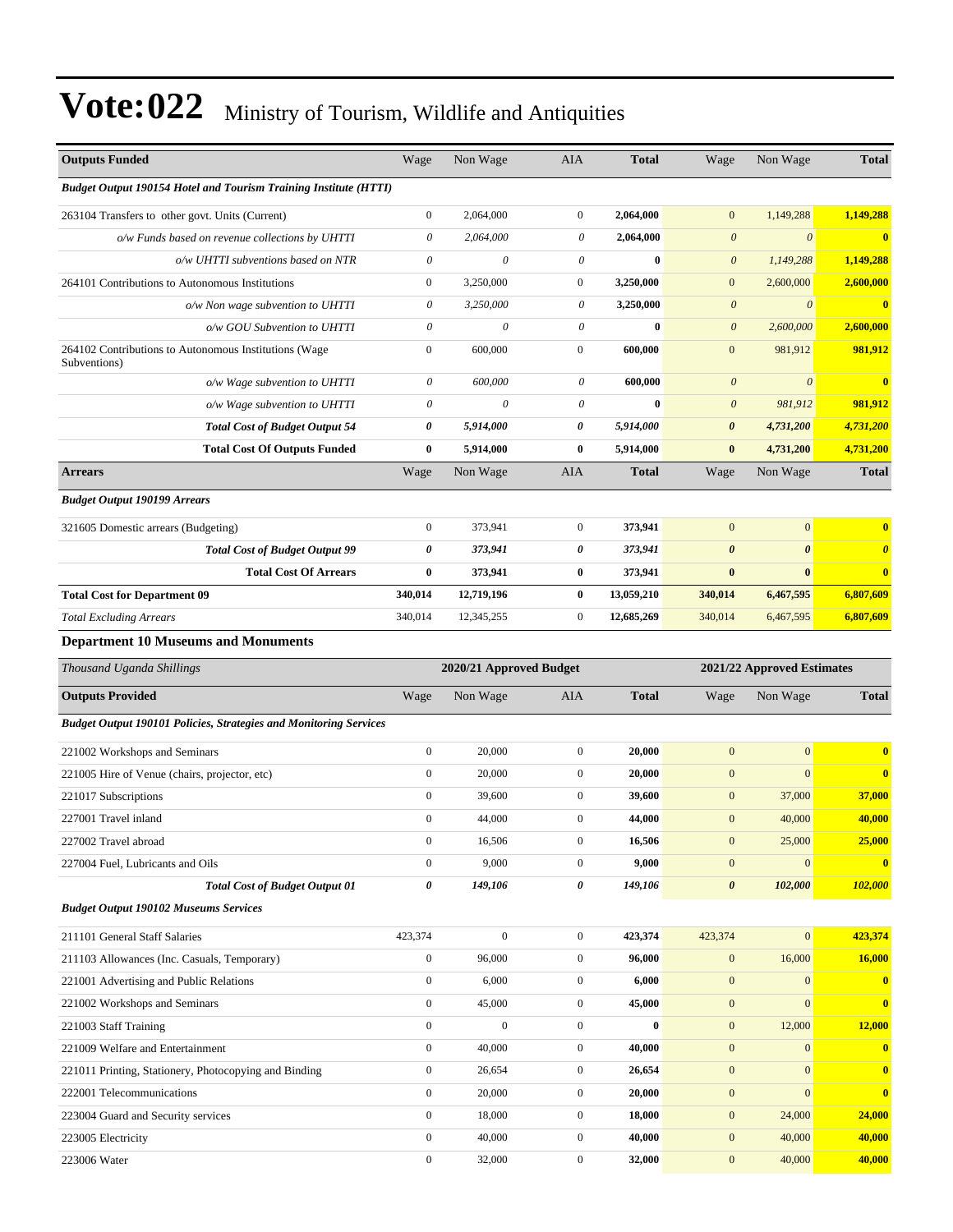| 224004 Cleaning and Sanitation                                           | $\boldsymbol{0}$ | 107,200                 | $\boldsymbol{0}$ | 107,200      | $\bf{0}$         | 112,000                    | 112,000      |
|--------------------------------------------------------------------------|------------------|-------------------------|------------------|--------------|------------------|----------------------------|--------------|
| 225001 Consultancy Services- Short term                                  | $\boldsymbol{0}$ | $\boldsymbol{0}$        | $\boldsymbol{0}$ | $\bf{0}$     | $\mathbf{0}$     | 500,000                    | 500,000      |
| 225002 Consultancy Services-Long-term                                    | $\boldsymbol{0}$ | 90,980                  | $\mathbf{0}$     | 90,980       | $\mathbf{0}$     | $\mathbf{0}$               | $\bf{0}$     |
| 227001 Travel inland                                                     | $\boldsymbol{0}$ | 195,320                 | $\mathbf{0}$     | 195,320      | $\mathbf{0}$     | 369,417                    | 369,417      |
| 227004 Fuel, Lubricants and Oils                                         | $\boldsymbol{0}$ | 17,200                  | $\mathbf{0}$     | 17,200       | $\mathbf{0}$     | $\mathbf{0}$               | $\bf{0}$     |
| 228001 Maintenance - Civil                                               | $\boldsymbol{0}$ | 147,600                 | $\mathbf{0}$     | 147,600      | $\mathbf{0}$     | $\mathbf{0}$               | $\bf{0}$     |
| 228002 Maintenance - Vehicles                                            | $\mathbf{0}$     | 40,000                  | $\boldsymbol{0}$ | 40,000       | $\mathbf{0}$     | $\mathbf{0}$               | $\bf{0}$     |
| 228003 Maintenance - Machinery, Equipment & Furniture                    | $\boldsymbol{0}$ | 70,000                  | $\mathbf{0}$     | 70,000       | $\mathbf{0}$     | $\overline{0}$             | $\bf{0}$     |
| 228004 Maintenance – Other                                               | $\boldsymbol{0}$ | 1,000,000               | $\mathbf{0}$     | 1,000,000    | $\mathbf{0}$     | 80,000                     | 80,000       |
| <b>Total Cost of Budget Output 02</b>                                    | 423,374          | 1,991,954               | 0                | 2,415,328    | 423,374          | 1,193,417                  | 1,616,791    |
| <b>Total Cost Of Outputs Provided</b>                                    | 423,374          | 2,141,060               | $\bf{0}$         | 2,564,434    | 423,374          | 1,295,417                  | 1,718,791    |
| <b>Total Cost for Department 10</b>                                      | 423,374          | 2,141,060               | $\bf{0}$         | 2,564,434    | 423,374          | 1,295,417                  | 1,718,791    |
| <b>Total Excluding Arrears</b>                                           | 423,374          | 2,141,060               | $\mathbf{0}$     | 2,564,434    | 423,374          | 1,295,417                  | 1,718,791    |
| <b>Department 11 Wildlife Conservation</b>                               |                  |                         |                  |              |                  |                            |              |
| Thousand Uganda Shillings                                                |                  | 2020/21 Approved Budget |                  |              |                  | 2021/22 Approved Estimates |              |
| <b>Outputs Provided</b>                                                  | Wage             | Non Wage                | <b>AIA</b>       | <b>Total</b> | Wage             | Non Wage                   | <b>Total</b> |
| <b>Budget Output 190101 Policies, Strategies and Monitoring Services</b> |                  |                         |                  |              |                  |                            |              |
| 211101 General Staff Salaries                                            | 548,635          | $\boldsymbol{0}$        | $\mathbf{0}$     | 548,635      | 1,986,927        | $\mathbf{0}$               | 1,986,927    |
| 212102 Pension for General Civil Service                                 | $\boldsymbol{0}$ | $\boldsymbol{0}$        | $\boldsymbol{0}$ | $\bf{0}$     | $\mathbf{0}$     | 267,281                    | 267,281      |
| 213004 Gratuity Expenses                                                 | $\boldsymbol{0}$ | $\boldsymbol{0}$        | $\mathbf{0}$     | $\bf{0}$     | $\mathbf{0}$     | 597,615                    | 597,615      |
| 221001 Advertising and Public Relations                                  | $\boldsymbol{0}$ | 75,000                  | $\boldsymbol{0}$ | 75,000       | $\mathbf{0}$     | 94,500                     | 94,500       |
| 221002 Workshops and Seminars                                            | $\boldsymbol{0}$ | 41,397                  | $\mathbf{0}$     | 41,397       | $\mathbf{0}$     | 40,100                     | 40,100       |
| 221011 Printing, Stationery, Photocopying and Binding                    | $\boldsymbol{0}$ | $\mathbf{0}$            | $\boldsymbol{0}$ | $\bf{0}$     | $\mathbf{0}$     | 1,400                      | 1,400        |
| 221017 Subscriptions                                                     | $\boldsymbol{0}$ | 20,000                  | $\mathbf{0}$     | 20,000       | $\mathbf{0}$     | 50,000                     | 50,000       |
| 223003 Rent – (Produced Assets) to private entities                      | $\boldsymbol{0}$ | $\mathbf{0}$            | $\mathbf{0}$     | $\bf{0}$     | $\mathbf{0}$     | 884,020                    | 884,020      |
| 225001 Consultancy Services- Short term                                  | $\boldsymbol{0}$ | 330,000                 | $\boldsymbol{0}$ | 330,000      | $\mathbf{0}$     | 465,064                    | 465,064      |
| 227001 Travel inland                                                     | $\boldsymbol{0}$ | 238,030                 | $\mathbf{0}$     | 238,030      | $\mathbf{0}$     | 213,440                    | 213,440      |
| 227002 Travel abroad                                                     | $\boldsymbol{0}$ | 12,464                  | $\mathbf{0}$     | 12,464       | $\mathbf{0}$     | 46,322                     | 46,322       |
| 227004 Fuel, Lubricants and Oils                                         | $\boldsymbol{0}$ | 40,000                  | $\mathbf{0}$     | 40,000       | $\boldsymbol{0}$ | 29,280                     | 29,280       |
| <b>Total Cost of Budget Output 01</b>                                    | 548,635          | 756,891                 | 0                | 1,305,526    | 1,986,927        | 2,689,022                  | 4,675,949    |
| <b>Budget Output 190103 Capacity Building, Research and Coordination</b> |                  |                         |                  |              |                  |                            |              |
| 211103 Allowances (Inc. Casuals, Temporary)                              | $\boldsymbol{0}$ | 294,600                 | $\boldsymbol{0}$ | 294,600      | $\mathbf{0}$     | $\mathbf{0}$               | $\bf{0}$     |
| 221002 Workshops and Seminars                                            | $\boldsymbol{0}$ | 13,300                  | $\boldsymbol{0}$ | 13,300       | $\mathbf{0}$     | 20,000                     | 20,000       |
| 221003 Staff Training                                                    | $\boldsymbol{0}$ | $\boldsymbol{0}$        | $\boldsymbol{0}$ | $\bf{0}$     | $\mathbf{0}$     | 4,820                      | 4,820        |
| 221009 Welfare and Entertainment                                         | $\boldsymbol{0}$ | 40,000                  | $\boldsymbol{0}$ | 40,000       | $\boldsymbol{0}$ | $\mathbf{0}$               | $\bf{0}$     |
| 221011 Printing, Stationery, Photocopying and Binding                    | $\boldsymbol{0}$ | 26,269                  | $\boldsymbol{0}$ | 26,269       | $\mathbf{0}$     | $\mathbf{0}$               | $\bf{0}$     |
| 222001 Telecommunications                                                | $\boldsymbol{0}$ | 20,000                  | $\boldsymbol{0}$ | 20,000       | $\boldsymbol{0}$ | $\boldsymbol{0}$           | $\bf{0}$     |
| 223003 Rent - (Produced Assets) to private entities                      | $\boldsymbol{0}$ | 500,000                 | $\boldsymbol{0}$ | 500,000      | $\mathbf{0}$     | $\mathbf{0}$               | $\bf{0}$     |
| 225001 Consultancy Services- Short term                                  | $\boldsymbol{0}$ | 200,000                 | $\boldsymbol{0}$ | 200,000      | $\mathbf{0}$     | $\mathbf{0}$               | $\bf{0}$     |
| 227002 Travel abroad                                                     | $\boldsymbol{0}$ | 12,806                  | $\boldsymbol{0}$ | 12,806       | $\mathbf{0}$     | $\mathbf{0}$               | $\bf{0}$     |
| 227004 Fuel, Lubricants and Oils                                         | $\boldsymbol{0}$ | 36,000                  | $\boldsymbol{0}$ | 36,000       | $\mathbf{0}$     | $\mathbf{0}$               | $\mathbf{0}$ |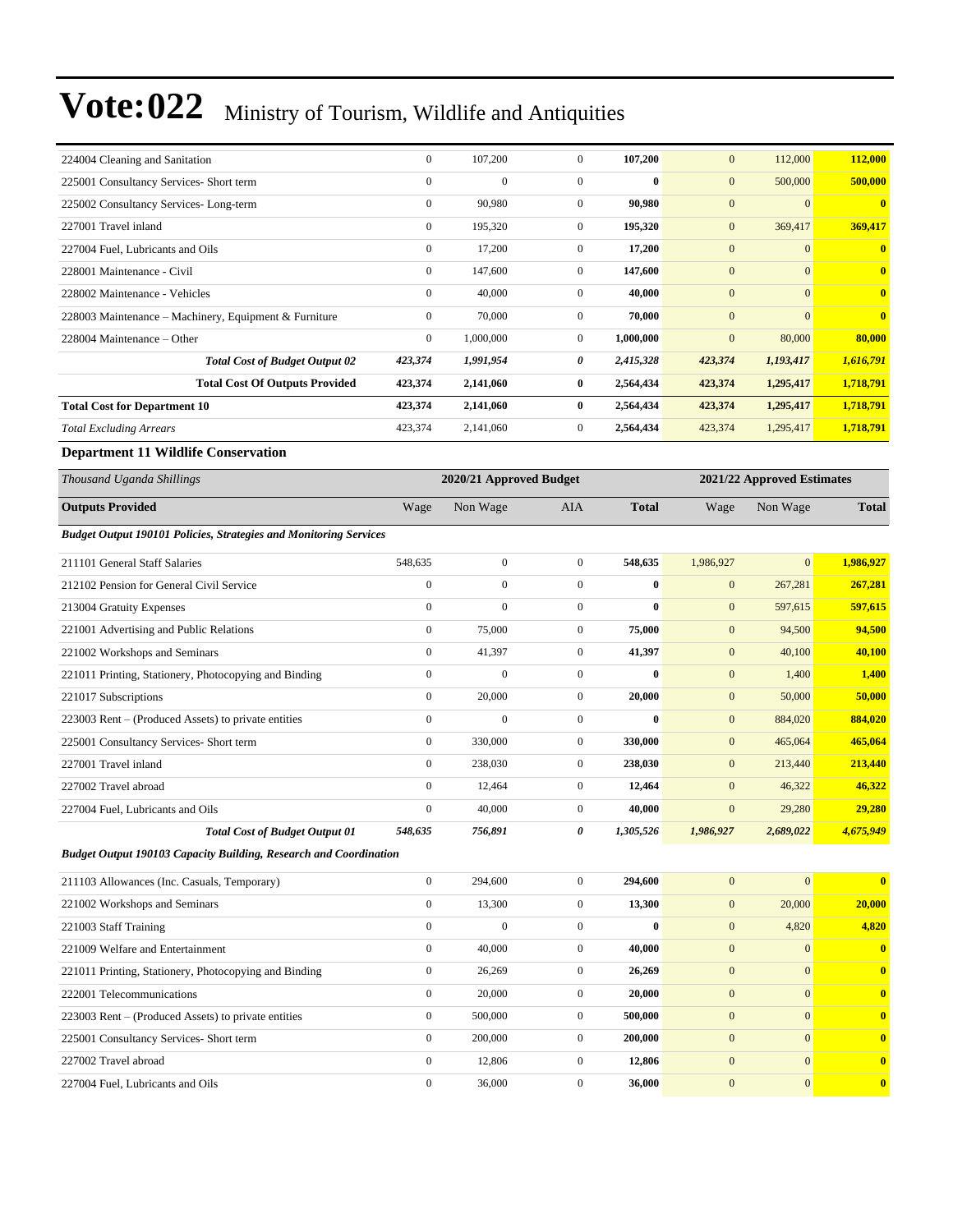| 282103 Scholarships and related costs                                    | $\boldsymbol{0}$          | 200,000                   | $\mathbf{0}$              | 200,000      | $\mathbf{0}$              | $\mathbf{0}$          | $\overline{\mathbf{0}}$ |
|--------------------------------------------------------------------------|---------------------------|---------------------------|---------------------------|--------------|---------------------------|-----------------------|-------------------------|
| <b>Total Cost of Budget Output 03</b>                                    | $\boldsymbol{\theta}$     | 1,342,975                 | 0                         | 1,342,975    | $\boldsymbol{\theta}$     | 24,820                | 24,820                  |
| <b>Budget Output 190105 Support to Tourism and Wildlife Associations</b> |                           |                           |                           |              |                           |                       |                         |
| 282103 Scholarships and related costs                                    | $\theta$                  | 50,000                    | $\mathbf{0}$              | 50,000       | $\mathbf{0}$              | $\mathbf{0}$          | $\bf{0}$                |
| <b>Total Cost of Budget Output 05</b>                                    | $\boldsymbol{\theta}$     | 50,000                    | 0                         | 50,000       | $\boldsymbol{\theta}$     | $\boldsymbol{\theta}$ | $\boldsymbol{\theta}$   |
| <b>Total Cost Of Outputs Provided</b>                                    | 548,635                   | 2,149,866                 | $\bf{0}$                  | 2,698,501    | 1,986,927                 | 2,713,842             | 4,700,769               |
| <b>Outputs Funded</b>                                                    | Wage                      | Non Wage                  | AIA                       | <b>Total</b> | Wage                      | Non Wage              | <b>Total</b>            |
| Budget Output 190151 Uganda Wildlife Authority (UWA)                     |                           |                           |                           |              |                           |                       |                         |
| 263104 Transfers to other govt. Units (Current)                          | $\mathbf{0}$              | 118,749,303               | $\mathbf{0}$              | 118,749,303  | $\mathbf{0}$              | 118,749,303           | 118,749,303             |
| o/w Allocation based on projected revenue collections by<br><b>UWA</b>   | $\theta$                  | 118,749,303               | $\theta$                  | 118,749,303  | $\boldsymbol{\theta}$     | $\boldsymbol{\theta}$ | $\overline{\mathbf{0}}$ |
| o/w Operations at UWA                                                    | $\theta$                  | $\theta$                  | $\boldsymbol{\theta}$     | $\bf{0}$     | $\theta$                  | 118,749,303           | 118,749,303             |
| <b>Total Cost of Budget Output 51</b>                                    | $\boldsymbol{\theta}$     | 118,749,303               | 0                         | 118,749,303  | $\boldsymbol{\theta}$     | 118,749,303           | 118,749,303             |
| <b>Budget Output 190152 Uganda Wildlife Education Center (UWEC)</b>      |                           |                           |                           |              |                           |                       |                         |
| 263104 Transfers to other govt. Units (Current)                          | $\mathbf{0}$              | 5.360,000                 | $\overline{0}$            | 5,360,000    | $\mathbf{0}$              | 2,405,000             | 2,405,000               |
| o/w Projected revenue collections by UWEC                                | $\theta$                  | 5,360,000                 | $\boldsymbol{\theta}$     | 5,360,000    | $\boldsymbol{\theta}$     | $\boldsymbol{\theta}$ | $\overline{\mathbf{0}}$ |
| o/w Operations at UWEC                                                   | $\boldsymbol{\theta}$     | $\theta$                  | $\boldsymbol{\theta}$     | $\bf{0}$     | $\boldsymbol{\theta}$     | 2,405,000             | 2,405,000               |
| 264102 Contributions to Autonomous Institutions (Wage<br>Subventions)    | $\mathbf{0}$              | 1,100,000                 | $\mathbf{0}$              | 1,100,000    | $\mathbf{0}$              | 2,763,000             | 2,763,000               |
| o/w Wage subvention to UWEC                                              | $\theta$                  | 1,100,000                 | $\boldsymbol{\mathit{0}}$ | 1,100,000    | $\boldsymbol{\theta}$     | $\boldsymbol{\theta}$ | $\overline{\mathbf{0}}$ |
| o/w Wage Subvention                                                      | $\boldsymbol{\theta}$     | $\theta$                  | $\boldsymbol{\mathit{0}}$ | $\bf{0}$     | $\boldsymbol{\theta}$     | 2,763,000             | 2,763,000               |
| <b>Total Cost of Budget Output 52</b>                                    | 0                         | 6,460,000                 | 0                         | 6,460,000    | $\boldsymbol{\theta}$     | 5,168,000             | 5,168,000               |
| Budget Output 190153 Uganda Wildlife Training Institute                  |                           |                           |                           |              |                           |                       |                         |
| 263104 Transfers to other govt. Units (Current)                          | $\mathbf{0}$              | 495,000                   | $\mathbf{0}$              | 495,000      | $\mathbf{0}$              | 396,000               | 396,000                 |
| o/w Projected revenue collections                                        | $\boldsymbol{\mathit{0}}$ | 495,000                   | $\boldsymbol{\mathit{0}}$ | 495,000      | $\boldsymbol{\theta}$     | $\theta$              | $\mathbf{0}$            |
| o/w Operations at UWRTI                                                  | $\boldsymbol{\mathit{0}}$ | $\boldsymbol{\mathit{0}}$ | $\boldsymbol{\mathit{0}}$ | $\bf{0}$     | $\boldsymbol{\theta}$     | 396,000               | 396,000                 |
| 264101 Contributions to Autonomous Institutions                          | $\mathbf{0}$              | 2,836,697                 | $\overline{0}$            | 2,836,697    | $\boldsymbol{0}$          | 2,189,357             | 2,189,357               |
| o/w Non-wage subvention to UWRTI                                         | 0                         | 2,836,697                 | $\boldsymbol{\theta}$     | 2,836,697    | $\boldsymbol{\theta}$     | $\boldsymbol{\theta}$ | $\overline{\mathbf{0}}$ |
| o/w GOU Subvention to UWRTI                                              | $\theta$                  | $\theta$                  | $\boldsymbol{\theta}$     | $\bf{0}$     | $\boldsymbol{\theta}$     | 2,189,357             | 2,189,357               |
| 264102 Contributions to Autonomous Institutions (Wage<br>Subventions)    | $\mathbf{0}$              | 400,000                   | $\boldsymbol{0}$          | 400,000      | $\mathbf{0}$              | 400,000               | 400,000                 |
| o/w Wage subvention to UWRTI                                             | 0                         | 400,000                   | $\boldsymbol{\mathit{0}}$ | 400,000      | $\boldsymbol{\theta}$     | $\boldsymbol{\theta}$ | $\bf{0}$                |
| o/w Wage Subvetions                                                      | $\theta$                  | $\boldsymbol{\theta}$     | $\boldsymbol{\mathit{0}}$ | $\bf{0}$     | $\boldsymbol{\mathit{0}}$ | 400,000               | 400,000                 |
| <b>Total Cost of Budget Output 53</b>                                    | $\boldsymbol{\theta}$     | 3,731,697                 | 0                         | 3,731,697    | $\pmb{\theta}$            | 2,985,357             | 2,985,357               |
| <b>Total Cost Of Outputs Funded</b>                                      | $\bf{0}$                  | 128,941,000               | $\bf{0}$                  | 128,941,000  | $\bf{0}$                  | 126,902,661           | 126,902,661             |
| <b>Total Cost for Department 11</b>                                      | 548,635                   | 131,090,866               | $\bf{0}$                  | 131,639,501  | 1,986,927                 | 129,616,503           | 131,603,430             |
| <b>Total Excluding Arrears</b>                                           | 548,635                   | 131,090,866               | $\boldsymbol{0}$          | 131,639,501  | 1,986,927                 | 129,616,503           | 131,603,430             |
| <b>Development Budget Estimates</b>                                      |                           |                           |                           |              |                           |                       |                         |

#### **Project 1333 Mt. Rwenzori Tourism Infrastructure Development Project (MRTIDP)**

| Thousand Uganda Shillings                                                |                        | 2020/21 Approved Budget |     |        |                               |                | 2021/22 Draft Estimates |  |  |
|--------------------------------------------------------------------------|------------------------|-------------------------|-----|--------|-------------------------------|----------------|-------------------------|--|--|
| <b>Outputs Provided</b>                                                  | GoU Dev't External Fin |                         | AIA | Total  | <b>GoU</b> Dev't External Fin |                | <b>Total</b>            |  |  |
| <b>Budget Output 190103 Capacity Building, Research and Coordination</b> |                        |                         |     |        |                               |                |                         |  |  |
| 211103 Allowances (Inc. Casuals, Temporary)                              | 48,000                 | 0                       |     | 48,000 | $\left($                      | $\overline{0}$ |                         |  |  |
| 221001 Advertising and Public Relations                                  | 12.000                 | $\Omega$                |     | 12.000 | $\Omega$                      | $\overline{0}$ |                         |  |  |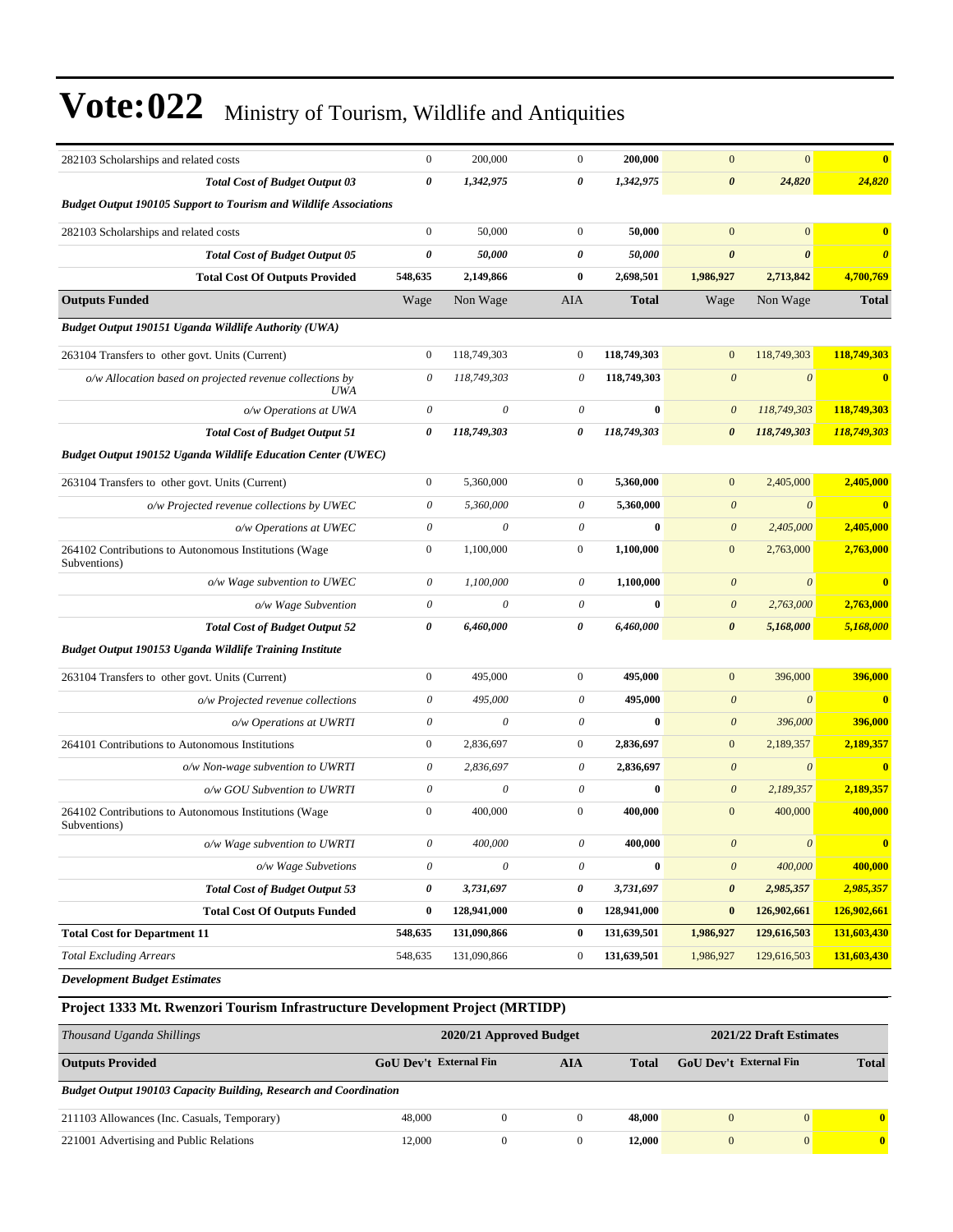| 221002 Workshops and Seminars                                                 | 40,000                        | $\boldsymbol{0}$      | $\overline{0}$ | 40.000       | $\mathbf{0}$                  | $\overline{0}$        | $\bf{0}$              |
|-------------------------------------------------------------------------------|-------------------------------|-----------------------|----------------|--------------|-------------------------------|-----------------------|-----------------------|
| 221003 Staff Training                                                         | 30,000                        | $\overline{0}$        | $\overline{0}$ | 30,000       | $\mathbf{0}$                  | $\mathbf{0}$          | $\bf{0}$              |
| 221011 Printing, Stationery, Photocopying and Binding                         | 30,000                        | $\boldsymbol{0}$      | $\overline{0}$ | 30,000       | $\mathbf{0}$                  | $\mathbf{0}$          | $\bf{0}$              |
| 225001 Consultancy Services- Short term                                       | 70,000                        | $\mathbf{0}$          | $\overline{0}$ | 70,000       | $\mathbf{0}$                  | $\Omega$              | $\mathbf{0}$          |
| <b>Total Cost Of Budget Output 190103</b>                                     | 230,000                       | 0                     | 0              | 230,000      | $\boldsymbol{\theta}$         | $\boldsymbol{\theta}$ | $\boldsymbol{\theta}$ |
| <b>Total Cost for Outputs Provided</b>                                        | 230,000                       | $\overline{0}$        | $\overline{0}$ | 230,000      | $\mathbf{0}$                  | $\mathbf{0}$          | $\bf{0}$              |
| <b>Capital Purchases</b>                                                      | <b>GoU</b> Dev't External Fin |                       | <b>AIA</b>     | <b>Total</b> | <b>GoU</b> Dev't External Fin |                       | <b>Total</b>          |
| <b>Budget Output 190180 Tourism Infrastructure and Construction</b>           |                               |                       |                |              |                               |                       |                       |
| 281502 Feasibility Studies for Capital Works                                  | 1,400,000                     | $\overline{0}$        | $\theta$       | 1,400,000    | $\overline{0}$                | $\overline{0}$        | $\mathbf{0}$          |
| 281504 Monitoring, Supervision & Appraisal of Capital work                    | 320,000                       | $\overline{0}$        | $\theta$       | 320,000      | $\overline{0}$                | $\mathbf{0}$          | $\bf{0}$              |
| 312102 Residential Buildings                                                  | 200,000                       | $\overline{0}$        | $\theta$       | 200,000      | $\mathbf{0}$                  | $\Omega$              | $\mathbf{0}$          |
| 312104 Other Structures                                                       | 2,470,000                     | $\overline{0}$        | $\mathbf{0}$   | 2,470,000    | $\overline{0}$                | $\overline{0}$        | $\bf{0}$              |
| 312202 Machinery and Equipment                                                | 1,070,000                     | $\overline{0}$        | $\Omega$       | 1,070,000    | $\overline{0}$                | $\overline{0}$        | $\mathbf{0}$          |
| <b>Total Cost Of Budget Output 190180</b>                                     | 5,460,000                     | $\boldsymbol{\theta}$ | 0              | 5,460,000    | $\boldsymbol{\theta}$         | $\boldsymbol{\theta}$ | $\boldsymbol{\theta}$ |
| <b>Total Cost for Capital Purchases</b>                                       | 5,460,000                     | $\boldsymbol{0}$      | $\Omega$       | 5,460,000    | $\overline{0}$                | $\Omega$              | $\mathbf{0}$          |
| <b>Total Cost for Project: 1333</b>                                           | 5,690,000                     | $\overline{0}$        | $\Omega$       | 5,690,000    | $\Omega$                      | $\Omega$              | $\mathbf{0}$          |
| <b>Total Excluding Arrears</b>                                                | 5,690,000                     | $\boldsymbol{0}$      | $\overline{0}$ | 5,690,000    | $\mathbf{0}$                  | $\mathbf{0}$          | $\bf{0}$              |
| Project 1334 Development of Museums and Heritage Sites for Cultural Promotion |                               |                       |                |              |                               |                       |                       |

| Thousand Uganda Shillings                                           | 2020/21 Approved Budget       | 2021/22 Draft Estimates |                  |              |                               |                       |                         |
|---------------------------------------------------------------------|-------------------------------|-------------------------|------------------|--------------|-------------------------------|-----------------------|-------------------------|
| <b>Outputs Provided</b>                                             | <b>GoU Dev't External Fin</b> |                         | <b>AIA</b>       | <b>Total</b> | <b>GoU Dev't External Fin</b> |                       | <b>Total</b>            |
| <b>Budget Output 190102 Museums Services</b>                        |                               |                         |                  |              |                               |                       |                         |
| 221001 Advertising and Public Relations                             | 15,000                        | $\boldsymbol{0}$        | $\mathbf{0}$     | 15,000       | $\overline{0}$                | $\mathbf{0}$          | $\mathbf{0}$            |
| 221002 Workshops and Seminars                                       | 32,400                        | $\boldsymbol{0}$        | $\overline{0}$   | 32,400       | $\boldsymbol{0}$              | $\overline{0}$        | $\mathbf{0}$            |
| 225001 Consultancy Services- Short term                             | 125,000                       | $\mathbf{0}$            | $\overline{0}$   | 125,000      | $\boldsymbol{0}$              | $\overline{0}$        | $\mathbf{0}$            |
| 227001 Travel inland                                                | 37,500                        | $\overline{0}$          | $\mathbf{0}$     | 37,500       | $\mathbf{0}$                  | $\overline{0}$        | $\mathbf{0}$            |
| 227002 Travel abroad                                                | 21,600                        | $\overline{0}$          | $\overline{0}$   | 21,600       | $\overline{0}$                | $\overline{0}$        | $\mathbf{0}$            |
| 227004 Fuel, Lubricants and Oils                                    | 30,500                        | $\mathbf{0}$            | $\boldsymbol{0}$ | 30,500       | $\boldsymbol{0}$              | $\overline{0}$        | $\mathbf{0}$            |
| <b>Total Cost Of Budget Output 190102</b>                           | 262,000                       | $\theta$                | 0                | 262,000      | $\boldsymbol{\theta}$         | $\boldsymbol{\theta}$ | $\boldsymbol{\theta}$   |
| <b>Total Cost for Outputs Provided</b>                              | 262,000                       | $\overline{0}$          | $\mathbf{0}$     | 262,000      | $\overline{0}$                | $\overline{0}$        | $\overline{\mathbf{0}}$ |
| <b>Capital Purchases</b>                                            | GoU Dev't External Fin        |                         | <b>AIA</b>       | <b>Total</b> | <b>GoU Dev't External Fin</b> |                       | <b>Total</b>            |
| <b>Budget Output 190180 Tourism Infrastructure and Construction</b> |                               |                         |                  |              |                               |                       |                         |
| 281502 Feasibility Studies for Capital Works                        | 400,000                       | $\boldsymbol{0}$        | $\mathbf{0}$     | 400,000      | $\mathbf{0}$                  | $\overline{0}$        | $\mathbf{0}$            |
| 281504 Monitoring, Supervision & Appraisal of Capital work          | 145,000                       | $\overline{0}$          | $\overline{0}$   | 145,000      | $\overline{0}$                | $\overline{0}$        | $\overline{\mathbf{0}}$ |
| 312101 Non-Residential Buildings                                    | 4,276,000                     | $\mathbf{0}$            | $\mathbf{0}$     | 4,276,000    | $\boldsymbol{0}$              | $\overline{0}$        | $\overline{\mathbf{0}}$ |
| 312104 Other Structures                                             | 4,250,000                     | $\mathbf{0}$            | $\mathbf{0}$     | 4,250,000    | $\boldsymbol{0}$              | $\overline{0}$        | $\overline{\mathbf{0}}$ |
| <b>Total Cost Of Budget Output 190180</b>                           | 9,071,000                     | $\theta$                | 0                | 9,071,000    | $\boldsymbol{\theta}$         | $\boldsymbol{\theta}$ | $\boldsymbol{\theta}$   |
| <b>Total Cost for Capital Purchases</b>                             | 9,071,000                     | $\overline{0}$          | $\mathbf{0}$     | 9,071,000    | $\mathbf{0}$                  | $\overline{0}$        | $\overline{\mathbf{0}}$ |
| <b>Total Cost for Project: 1334</b>                                 | 9,333,000                     | $\mathbf{0}$            | $\overline{0}$   | 9,333,000    | $\overline{0}$                | $\overline{0}$        | $\mathbf{0}$            |
| <b>Total Excluding Arrears</b>                                      | 9,333,000                     | $\mathbf{0}$            | $\mathbf{0}$     | 9,333,000    | $\boldsymbol{0}$              | $\overline{0}$        | $\mathbf{0}$            |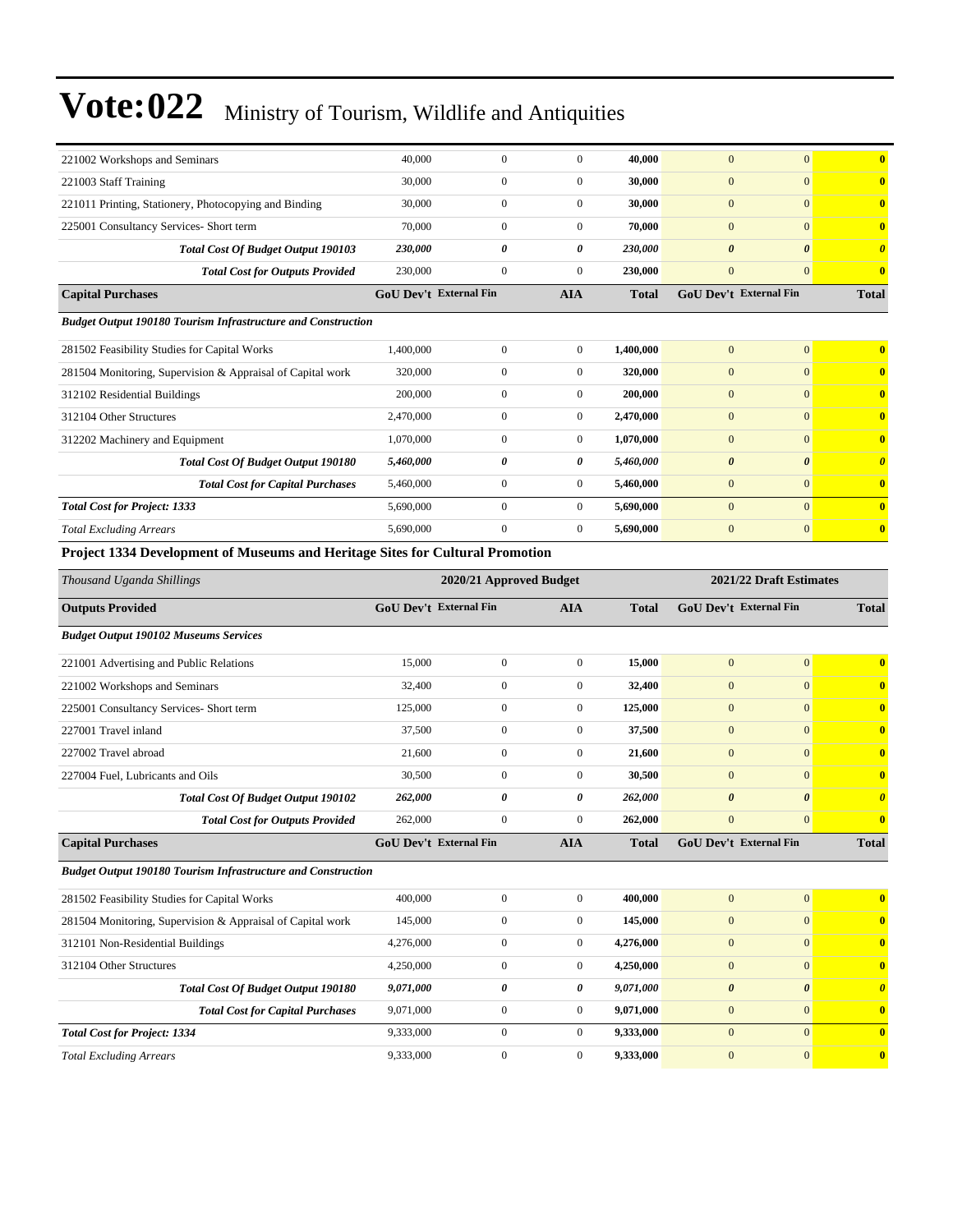| Project 1699 Development of Museums and Heritage Sites for Cultural Tourism (Phase II) |                               |                         |                  |                  |           |                               |              |
|----------------------------------------------------------------------------------------|-------------------------------|-------------------------|------------------|------------------|-----------|-------------------------------|--------------|
| Thousand Uganda Shillings                                                              |                               | 2020/21 Approved Budget |                  |                  |           | 2021/22 Draft Estimates       |              |
| <b>Outputs Provided</b>                                                                | <b>GoU Dev't External Fin</b> |                         | <b>AIA</b>       | <b>Total</b>     |           | <b>GoU Dev't External Fin</b> | <b>Total</b> |
| <b>Budget Output 190102 Museums Services</b>                                           |                               |                         |                  |                  |           |                               |              |
| 225001 Consultancy Services- Short term                                                | $\mathbf{0}$                  | $\boldsymbol{0}$        | $\boldsymbol{0}$ | $\bf{0}$         | 120,000   | $\mathbf{0}$                  | 120,000      |
| 227001 Travel inland                                                                   | $\boldsymbol{0}$              | $\boldsymbol{0}$        | $\boldsymbol{0}$ | $\bf{0}$         | 56,000    | $\mathbf{0}$                  | 56,000       |
| 227004 Fuel. Lubricants and Oils                                                       | $\boldsymbol{0}$              | $\boldsymbol{0}$        | $\boldsymbol{0}$ | $\bf{0}$         | 24,000    | $\mathbf{0}$                  | 24,000       |
| Total Cost Of Budget Output 190102                                                     | 0                             | 0                       | 0                | 0                | 200,000   | $\boldsymbol{\theta}$         | 200,000      |
| <b>Total Cost for Outputs Provided</b>                                                 | $\mathbf{0}$                  | $\boldsymbol{0}$        | $\boldsymbol{0}$ | $\bf{0}$         | 200,000   | $\mathbf{0}$                  | 200,000      |
| <b>Capital Purchases</b>                                                               | <b>GoU Dev't External Fin</b> |                         | <b>AIA</b>       | <b>Total</b>     |           | <b>GoU Dev't External Fin</b> | <b>Total</b> |
| <b>Budget Output 190180 Tourism Infrastructure and Construction</b>                    |                               |                         |                  |                  |           |                               |              |
| 281504 Monitoring, Supervision & Appraisal of Capital work                             | $\boldsymbol{0}$              | $\boldsymbol{0}$        | $\boldsymbol{0}$ | $\bf{0}$         | 196,000   | $\mathbf{0}$                  | 196,000      |
| 312101 Non-Residential Buildings                                                       | $\boldsymbol{0}$              | $\boldsymbol{0}$        | $\boldsymbol{0}$ | $\bf{0}$         | 8,887,000 | $\mathbf{0}$                  | 8,887,000    |
| 312104 Other Structures                                                                | $\boldsymbol{0}$              | $\boldsymbol{0}$        | $\boldsymbol{0}$ | $\bf{0}$         | 150,000   | $\mathbf{0}$                  | 150,000      |
| Total Cost Of Budget Output 190180                                                     | 0                             | 0                       | 0                | 0                | 9,233,000 | $\boldsymbol{\theta}$         | 9,233,000    |
| <b>Total Cost for Capital Purchases</b>                                                | $\mathbf{0}$                  | $\boldsymbol{0}$        | $\boldsymbol{0}$ | $\bf{0}$         | 9,233,000 | $\mathbf{0}$                  | 9,233,000    |
| <b>Total Cost for Project: 1699</b>                                                    | $\mathbf{0}$                  | $\mathbf{0}$            | $\mathbf{0}$     | $\bf{0}$         | 9,433,000 | $\mathbf{0}$                  | 9,433,000    |
| <b>Total Excluding Arrears</b>                                                         | $\boldsymbol{0}$              | $\boldsymbol{0}$        | $\mathbf{0}$     | $\bf{0}$         | 9,433,000 | $\mathbf{0}$                  | 9,433,000    |
| Project 1700 Mt. Rwenzori Tourism Infrastructure Development Project (Phase II)        |                               |                         |                  |                  |           |                               |              |
| Thousand Uganda Shillings                                                              |                               | 2020/21 Approved Budget |                  |                  |           | 2021/22 Draft Estimates       |              |
| <b>Outputs Provided</b>                                                                | GoU Dev't External Fin        |                         | <b>AIA</b>       | <b>Total</b>     |           | GoU Dev't External Fin        | <b>Total</b> |
| <b>Budget Output 190103 Capacity Building, Research and Coordination</b>               |                               |                         |                  |                  |           |                               |              |
| 221001 Advertising and Public Relations                                                | $\boldsymbol{0}$              | $\boldsymbol{0}$        | $\boldsymbol{0}$ | $\pmb{0}$        | 15,000    | $\mathbf{0}$                  | 15,000       |
| 221002 Workshops and Seminars                                                          | $\mathbf{0}$                  | $\boldsymbol{0}$        | $\boldsymbol{0}$ | $\bf{0}$         |           |                               |              |
| 221003 Staff Training                                                                  |                               |                         |                  |                  | 78,000    | $\mathbf{0}$                  | 78,000       |
|                                                                                        | $\mathbf{0}$                  | $\mathbf{0}$            | $\boldsymbol{0}$ | $\bf{0}$         | 30,000    | $\mathbf{0}$                  | 30,000       |
| 221011 Printing, Stationery, Photocopying and Binding                                  | $\mathbf{0}$                  | $\boldsymbol{0}$        | $\boldsymbol{0}$ | $\bf{0}$         | 7,000     | $\mathbf{0}$                  | 7,000        |
| 227001 Travel inland                                                                   | $\boldsymbol{0}$              | $\boldsymbol{0}$        | $\boldsymbol{0}$ | $\bf{0}$         | 170,000   | $\mathbf{0}$                  | 170,000      |
| Total Cost Of Budget Output 190103                                                     | 0                             | 0                       | 0                | 0                | 300,000   | $\boldsymbol{\theta}$         | 300,000      |
| <b>Total Cost for Outputs Provided</b>                                                 | $\boldsymbol{0}$              |                         | $\boldsymbol{0}$ | $\bf{0}$         | 300,000   | $\mathbf{0}$                  | 300,000      |
| <b>Capital Purchases</b>                                                               | GoU Dev't External Fin        |                         | <b>AIA</b>       | <b>Total</b>     |           | GoU Dev't External Fin        | <b>Total</b> |
| <b>Budget Output 190180 Tourism Infrastructure and Construction</b>                    |                               |                         |                  |                  |           |                               |              |
| 281504 Monitoring, Supervision & Appraisal of Capital work                             | $\boldsymbol{0}$              | $\boldsymbol{0}$        | $\boldsymbol{0}$ | $\bf{0}$         | 120,000   | $\mathbf{0}$                  | 120,000      |
| 312102 Residential Buildings                                                           | $\boldsymbol{0}$              | $\boldsymbol{0}$        | $\boldsymbol{0}$ | $\boldsymbol{0}$ | 650,000   | $\mathbf{0}$                  | 650,000      |
| 312104 Other Structures                                                                | $\boldsymbol{0}$              | $\boldsymbol{0}$        | $\boldsymbol{0}$ | $\bf{0}$         | 720,000   | $\mathbf{0}$                  | 720,000      |
| 312202 Machinery and Equipment                                                         | $\boldsymbol{0}$              | $\boldsymbol{0}$        | $\boldsymbol{0}$ | $\bf{0}$         | 1,000,000 | $\mathbf{0}$                  | 1,000,000    |
| Total Cost Of Budget Output 190180                                                     | 0                             | 0                       | 0                | 0                | 2,490,000 | $\boldsymbol{\theta}$         | 2,490,000    |
| <b>Total Cost for Capital Purchases</b>                                                | $\boldsymbol{0}$              | $\boldsymbol{0}$        | $\boldsymbol{0}$ | $\bf{0}$         | 2,490,000 | $\mathbf{0}$                  | 2,490,000    |
| <b>Total Cost for Project: 1700</b>                                                    | $\boldsymbol{0}$              | $\boldsymbol{0}$        | $\boldsymbol{0}$ | $\boldsymbol{0}$ | 2,790,000 | $\mathbf{0}$                  | 2,790,000    |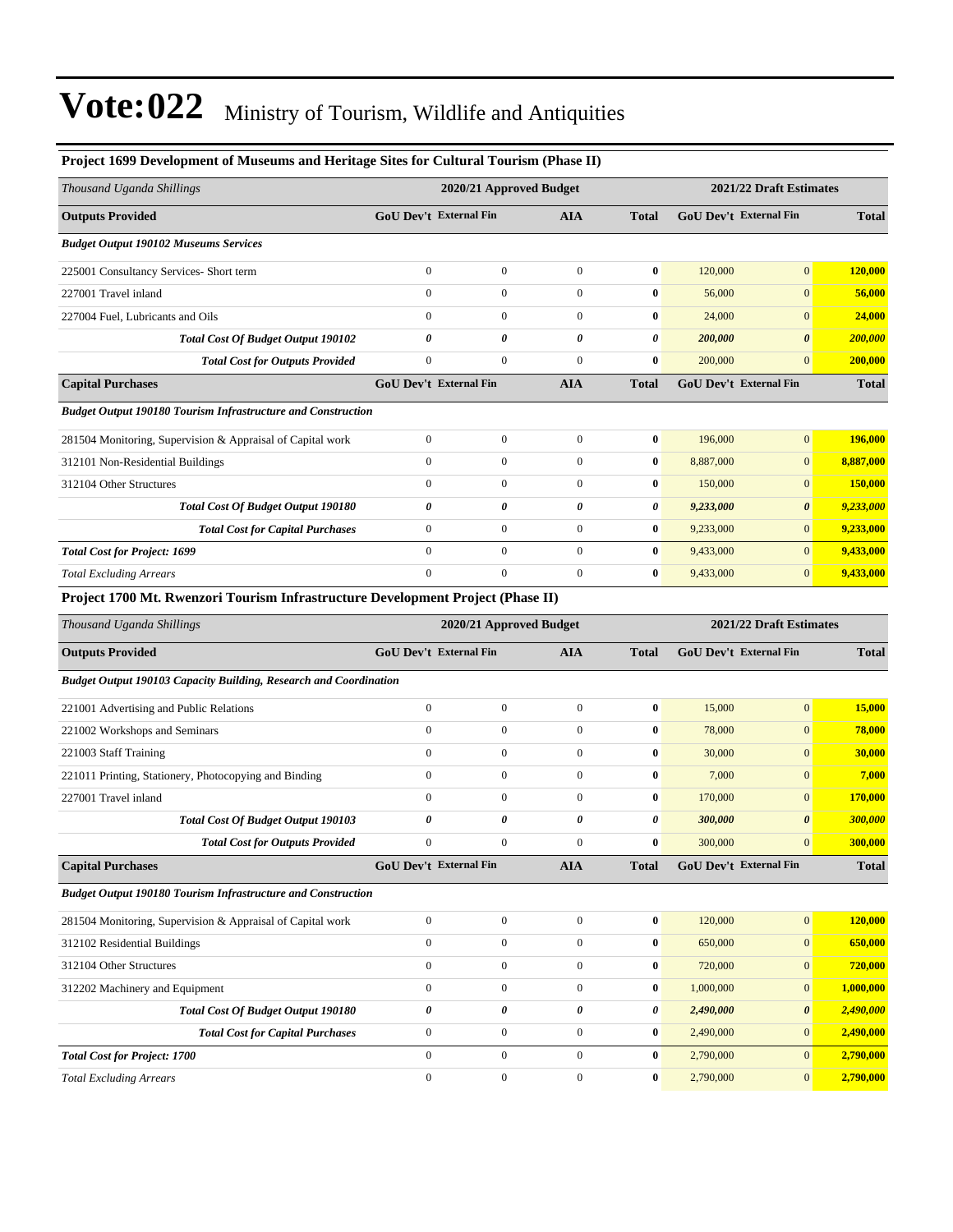#### **Project 1701 Development of Source of the Nile Project (Phase II)**

| Thousand Uganda Shillings                                           |                               | 2021/22 Draft Estimates<br>2020/21 Approved Budget |                |              |                               |                       |              |
|---------------------------------------------------------------------|-------------------------------|----------------------------------------------------|----------------|--------------|-------------------------------|-----------------------|--------------|
| <b>Capital Purchases</b>                                            | <b>GoU Dev't External Fin</b> |                                                    | <b>AIA</b>     | <b>Total</b> | <b>GoU</b> Dev't External Fin |                       | <b>Total</b> |
| <b>Budget Output 190180 Tourism Infrastructure and Construction</b> |                               |                                                    |                |              |                               |                       |              |
| 281502 Feasibility Studies for Capital Works                        | $\mathbf{0}$                  | $\mathbf{0}$                                       | $\mathbf{0}$   | $\bf{0}$     | 200,000                       | $\mathbf{0}$          | 200,000      |
| 281504 Monitoring, Supervision & Appraisal of Capital work          | $\boldsymbol{0}$              | $\mathbf{0}$                                       | $\mathbf{0}$   | $\bf{0}$     | 300,000                       | $\mathbf{0}$          | 300,000      |
| 312101 Non-Residential Buildings                                    | $\mathbf{0}$                  | $\mathbf{0}$                                       | $\mathbf{0}$   | $\bf{0}$     | 1,640,000                     | $\mathbf{0}$          | 1,640,000    |
| 312104 Other Structures                                             | $\mathbf{0}$                  | $\mathbf{0}$                                       | $\overline{0}$ | $\bf{0}$     | 800,000                       | $\overline{0}$        | 800,000      |
| 312202 Machinery and Equipment                                      | $\mathbf{0}$                  | $\mathbf{0}$                                       | $\mathbf{0}$   | $\bf{0}$     | 60,000                        | $\overline{0}$        | 60,000       |
| <b>Total Cost Of Budget Output 190180</b>                           | 0                             | 0                                                  | 0              | 0            | 3,000,000                     | $\boldsymbol{\theta}$ | 3,000,000    |
| <b>Total Cost for Capital Purchases</b>                             | $\mathbf{0}$                  | $\mathbf{0}$                                       | $\mathbf{0}$   | $\bf{0}$     | 3,000,000                     | $\overline{0}$        | 3,000,000    |
| <b>Total Cost for Project: 1701</b>                                 | $\mathbf{0}$                  | $\mathbf{0}$                                       | $\mathbf{0}$   | $\bf{0}$     | 3,000,000                     | $\overline{0}$        | 3,000,000    |
| <b>Total Excluding Arrears</b>                                      | $\mathbf{0}$                  | $\mathbf{0}$                                       | $\mathbf{0}$   | $\bf{0}$     | 3,000,000                     | $\mathbf{0}$          | 3,000,000    |
|                                                                     | GoU                           | <b>External Fin</b>                                | <b>AIA</b>     | <b>Total</b> | GoU                           | <b>External Fin</b>   | <b>Total</b> |
| <b>Total Cost for Sub-SubProgramme 01</b>                           | 162,286,145                   | $\bf{0}$                                           | $\bf{0}$       | 162,286,145  | 155,352,829                   | $\bf{0}$              | 155,352,829  |
| <b>Total Excluding Arrears</b>                                      | 162,286,145                   | $\mathbf{0}$                                       | $\overline{0}$ | 162,286,145  | 155, 352, 829                 | $\mathbf{0}$          | 155,352,829  |
| Sub-SubProgrammme 49 General Administration, Policy and Planning    |                               |                                                    |                |              |                               |                       |              |

*Recurrent Budget Estimates*

#### **Department 01 Headquarters**

| Thousand Uganda Shillings                                                          |                  | 2020/21 Approved Budget |                |              | 2021/22 Approved Estimates |              |                         |
|------------------------------------------------------------------------------------|------------------|-------------------------|----------------|--------------|----------------------------|--------------|-------------------------|
| <b>Outputs Provided</b>                                                            | Wage             | Non Wage                | <b>AIA</b>     | <b>Total</b> | Wage                       | Non Wage     | <b>Total</b>            |
| <b>Budget Output 194901 Policy, Consultation, Planning and Monitoring Services</b> |                  |                         |                |              |                            |              |                         |
| 211101 General Staff Salaries                                                      | 80,000           | $\overline{0}$          | $\mathbf{0}$   | 80,000       | 80,000                     | $\mathbf{0}$ | 80,000                  |
| 211103 Allowances (Inc. Casuals, Temporary)                                        | $\overline{0}$   | $\mathbf{0}$            | $\overline{0}$ | $\bf{0}$     | $\mathbf{0}$               | 50,000       | 50,000                  |
| 221001 Advertising and Public Relations                                            | $\overline{0}$   | 1,000                   | $\overline{0}$ | 1,000        | $\mathbf{0}$               | 14,000       | 14,000                  |
| 221002 Workshops and Seminars                                                      | $\boldsymbol{0}$ | 687,000                 | $\mathbf{0}$   | 687,000      | $\mathbf{0}$               | 77,804       | 77,804                  |
| 221003 Staff Training                                                              | $\boldsymbol{0}$ | 80,000                  | $\mathbf{0}$   | 80,000       | $\mathbf{0}$               | 40,000       | 40,000                  |
| 221009 Welfare and Entertainment                                                   | $\overline{0}$   | 12,000                  | $\overline{0}$ | 12,000       | $\mathbf{0}$               | 20,000       | 20,000                  |
| 221011 Printing, Stationery, Photocopying and Binding                              | $\boldsymbol{0}$ | 142,874                 | $\overline{0}$ | 142,874      | $\mathbf{0}$               | 125,000      | 125,000                 |
| 225001 Consultancy Services- Short term                                            | $\overline{0}$   | 200,000                 | $\overline{0}$ | 200,000      | $\mathbf{0}$               | $\mathbf{0}$ | $\overline{\mathbf{0}}$ |
| 225002 Consultancy Services-Long-term                                              | $\overline{0}$   | 200,000                 | $\overline{0}$ | 200,000      | $\mathbf{0}$               | 200,000      | 200,000                 |
| 227001 Travel inland                                                               | $\overline{0}$   | 1,264,000               | $\overline{0}$ | 1,264,000    | $\mathbf{0}$               | 400,000      | 400,000                 |
| 227002 Travel abroad                                                               | $\Omega$         | 80,000                  | $\overline{0}$ | 80,000       | $\mathbf{0}$               | 55,000       | 55,000                  |
| 227004 Fuel, Lubricants and Oils                                                   | $\mathbf{0}$     | 38,000                  | $\overline{0}$ | 38,000       | $\mathbf{0}$               | 120,000      | 120,000                 |
| <b>Total Cost of Budget Output 01</b>                                              | 80,000           | 2,704,874               | 0              | 2,784,874    | 80,000                     | 1,101,804    | 1,181,804               |
| <b>Budget Output 194902 Ministerial and Top Management Services</b>                |                  |                         |                |              |                            |              |                         |
| 211101 General Staff Salaries                                                      | 206,053          | $\boldsymbol{0}$        | $\mathbf{0}$   | 206,053      | 203,424                    | $\mathbf{0}$ | 203,424                 |
| 211103 Allowances (Inc. Casuals, Temporary)                                        | $\boldsymbol{0}$ | $\overline{0}$          | $\overline{0}$ | $\mathbf{0}$ | $\mathbf{0}$               | 35,600       | 35,600                  |
| 213001 Medical expenses (To employees)                                             | $\overline{0}$   | $\mathbf{0}$            | $\mathbf{0}$   | $\mathbf{0}$ | $\mathbf{0}$               | 7,200        | 7,200                   |
| 227001 Travel inland                                                               | $\overline{0}$   | 51,800                  | $\overline{0}$ | 51,800       | $\mathbf{0}$               | 50,000       | 50,000                  |
| 227002 Travel abroad                                                               | $\overline{0}$   | 170,000                 | $\overline{0}$ | 170,000      | $\mathbf{0}$               | 150,000      | 150,000                 |
| 227004 Fuel, Lubricants and Oils                                                   | $\Omega$         | 76,000                  | $\mathbf{0}$   | 76,000       | $\mathbf{0}$               | 7.200        | 7,200                   |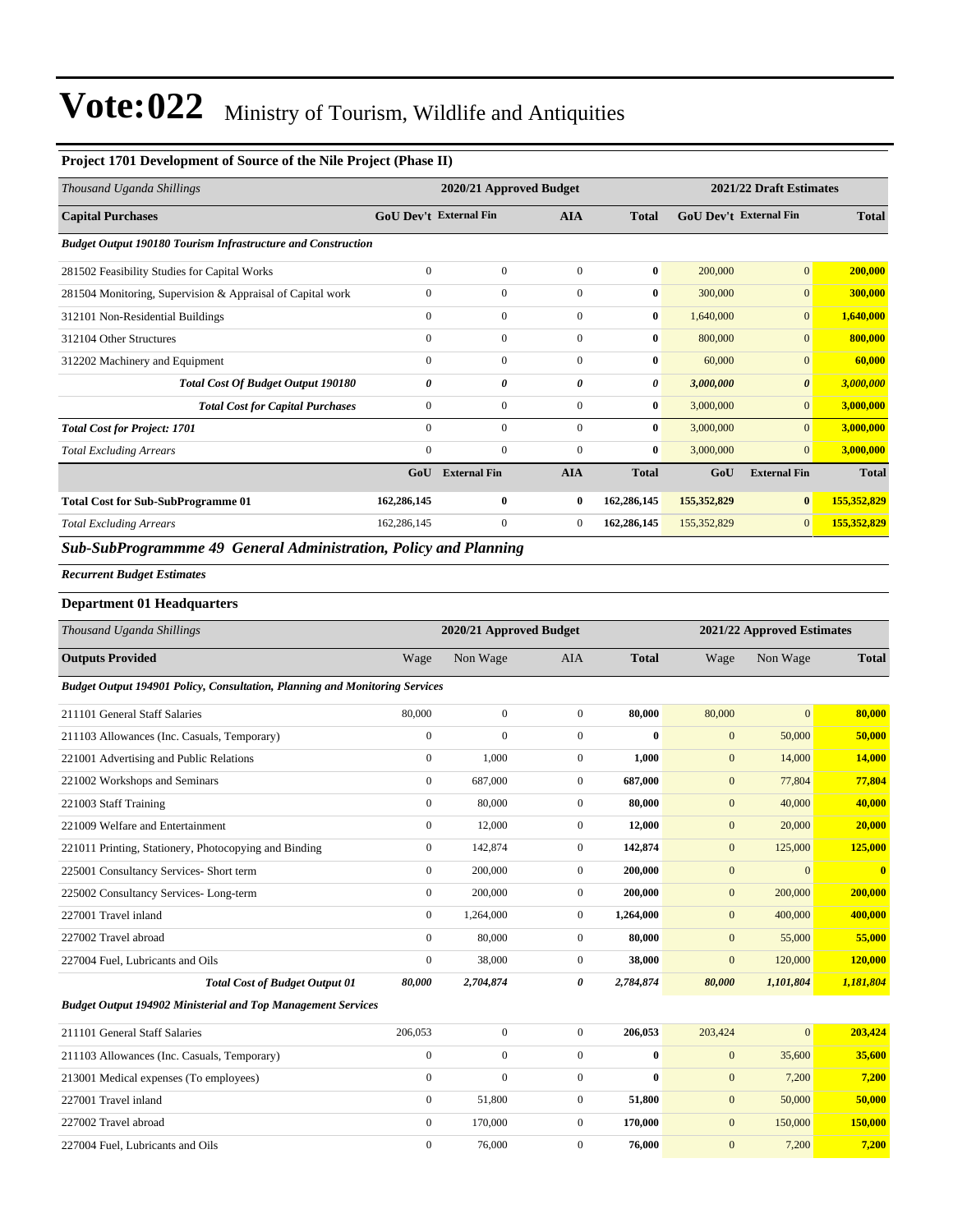| 273101 Medical expenses (To general Public)                    | $\boldsymbol{0}$ | 7,200            | $\mathbf{0}$     | 7,200        | $\mathbf{0}$     | $\overline{0}$   | $\bf{0}$                |
|----------------------------------------------------------------|------------------|------------------|------------------|--------------|------------------|------------------|-------------------------|
| <b>Total Cost of Budget Output 02</b>                          | 206,053          | 305,000          | 0                | 511,053      | 203,424          | 250,000          | 453,424                 |
| <b>Budget Output 194903 Ministry Support Services</b>          |                  |                  |                  |              |                  |                  |                         |
| 211101 General Staff Salaries                                  | 305.632          | $\overline{0}$   | $\mathbf{0}$     | 305,632      | 305,632          | $\overline{0}$   | 305,632                 |
| 211103 Allowances (Inc. Casuals, Temporary)                    | $\boldsymbol{0}$ | 150,000          | $\mathbf{0}$     | 150,000      | $\mathbf{0}$     | 321,150          | 321,150                 |
| 221001 Advertising and Public Relations                        | $\boldsymbol{0}$ | 30,000           | $\mathbf{0}$     | 30,000       | $\mathbf{0}$     | 12,000           | 12,000                  |
| 221002 Workshops and Seminars                                  | $\boldsymbol{0}$ | 100,200          | $\mathbf{0}$     | 100,200      | $\mathbf{0}$     | $\boldsymbol{0}$ | $\bf{0}$                |
| 221003 Staff Training                                          | $\mathbf{0}$     | $\mathbf{0}$     | $\boldsymbol{0}$ | $\mathbf{0}$ | $\mathbf{0}$     | 3,000            | 3,000                   |
| 221007 Books, Periodicals & Newspapers                         | $\mathbf{0}$     | 24,000           | $\mathbf{0}$     | 24,000       | $\mathbf{0}$     | 4,800            | 4,800                   |
| 221008 Computer supplies and Information Technology (IT)       | $\boldsymbol{0}$ | 59,000           | $\boldsymbol{0}$ | 59,000       | $\mathbf{0}$     | $\mathbf{0}$     | $\bf{0}$                |
| 221009 Welfare and Entertainment                               | $\boldsymbol{0}$ | 65,200           | $\mathbf{0}$     | 65,200       | $\mathbf{0}$     | 100,000          | 100,000                 |
| 221011 Printing, Stationery, Photocopying and Binding          | $\boldsymbol{0}$ | 85,070           | $\boldsymbol{0}$ | 85,070       | $\mathbf{0}$     | 133,306          | 133,306                 |
| 221016 IFMS Recurrent costs                                    | $\mathbf{0}$     | 30,000           | $\mathbf{0}$     | 30,000       | $\mathbf{0}$     | 30,000           | 30,000                  |
| 221017 Subscriptions                                           | $\mathbf{0}$     | $\mathbf{0}$     | $\mathbf{0}$     | $\bf{0}$     | $\mathbf{0}$     | 3,000            | 3,000                   |
| 222001 Telecommunications                                      | $\mathbf{0}$     | 30,000           | $\mathbf{0}$     | 30,000       | $\boldsymbol{0}$ | 45,000           | 45,000                  |
| 222003 Information and communications technology (ICT)         | $\boldsymbol{0}$ | $\boldsymbol{0}$ | $\boldsymbol{0}$ | $\bf{0}$     | $\mathbf{0}$     | 120,000          | 120,000                 |
| 223003 Rent – (Produced Assets) to private entities            | $\boldsymbol{0}$ | 768,040          | $\boldsymbol{0}$ | 768,040      | $\mathbf{0}$     | $\overline{0}$   | $\bf{0}$                |
| 223004 Guard and Security services                             | $\mathbf{0}$     | 72,000           | $\mathbf{0}$     | 72,000       | $\mathbf{0}$     | 80,000           | 80,000                  |
| 223005 Electricity                                             | $\mathbf{0}$     | 180,000          | $\mathbf{0}$     | 180,000      | $\mathbf{0}$     | 121,316          | 121,316                 |
| 224004 Cleaning and Sanitation                                 | $\mathbf{0}$     | 50,000           | $\mathbf{0}$     | 50,000       | $\mathbf{0}$     | 50,000           | 50,000                  |
| 224005 Uniforms, Beddings and Protective Gear                  | $\boldsymbol{0}$ | $\boldsymbol{0}$ | $\boldsymbol{0}$ | $\bf{0}$     | $\mathbf{0}$     | 300              | 300                     |
| 227001 Travel inland                                           | $\boldsymbol{0}$ | 188,000          | $\mathbf{0}$     | 188,000      | $\mathbf{0}$     | 364,650          | 364,650                 |
| 227002 Travel abroad                                           | $\mathbf{0}$     | 152,557          | $\mathbf{0}$     | 152,557      | $\mathbf{0}$     | $\Omega$         | $\overline{\mathbf{0}}$ |
| 227004 Fuel, Lubricants and Oils                               | $\mathbf{0}$     | 160,873          | $\mathbf{0}$     | 160,873      | $\mathbf{0}$     | 182,500          | 182,500                 |
| 228001 Maintenance - Civil                                     | $\mathbf{0}$     | 10,000           | $\boldsymbol{0}$ | 10,000       | $\mathbf{0}$     | $\overline{0}$   | $\bf{0}$                |
| 228002 Maintenance - Vehicles                                  | $\boldsymbol{0}$ | 60,000           | $\mathbf{0}$     | 60,000       | $\mathbf{0}$     | 140,000          | 140,000                 |
| <b>Total Cost of Budget Output 03</b>                          | 305,632          | 2,214,941        | 0                | 2,520,573    | 305,632          | 1,711,023        | 2,016,655               |
| <b>Budget Output 194904 Directorate Services</b>               |                  |                  |                  |              |                  |                  |                         |
| 211101 General Staff Salaries                                  | 39,276           | $\boldsymbol{0}$ | $\mathbf{0}$     | 39,276       | 39,276           | $\overline{0}$   | 39,276                  |
| 221002 Workshops and Seminars                                  | $\boldsymbol{0}$ | 30,000           | $\mathbf{0}$     | 30,000       | $\mathbf{0}$     | 20,000           | 20,000                  |
| 221005 Hire of Venue (chairs, projector, etc)                  | $\boldsymbol{0}$ | 30,000           | $\overline{0}$   | 30,000       | $\mathbf{0}$     | $\boldsymbol{0}$ | $\bf{0}$                |
| 221011 Printing, Stationery, Photocopying and Binding          | $\boldsymbol{0}$ | 10,000           | $\boldsymbol{0}$ | 10,000       | $\boldsymbol{0}$ | 10,000           | 10,000                  |
| 227001 Travel inland                                           | $\boldsymbol{0}$ | 75,200           | $\boldsymbol{0}$ | 75,200       | $\boldsymbol{0}$ | 20,000           | 20,000                  |
| 227002 Travel abroad                                           | $\boldsymbol{0}$ | 80,000           | $\boldsymbol{0}$ | 80,000       | $\boldsymbol{0}$ | 30,000           | 30,000                  |
| 227004 Fuel, Lubricants and Oils                               | $\boldsymbol{0}$ | 20,000           | $\mathbf{0}$     | 20,000       | $\mathbf{0}$     | 20,000           | 20,000                  |
| <b>Total Cost of Budget Output 04</b>                          | 39,276           | 245,200          | 0                | 284,476      | 39,276           | 100,000          | 139,276                 |
| <b>Budget Output 194919 Human Resource Management Services</b> |                  |                  |                  |              |                  |                  |                         |
| 211101 General Staff Salaries                                  | 50,249           | $\boldsymbol{0}$ | $\boldsymbol{0}$ | 50,249       | 50,249           | $\boldsymbol{0}$ | 50,249                  |
| 212102 Pension for General Civil Service                       | $\boldsymbol{0}$ | 874,790          | $\boldsymbol{0}$ | 874,790      | $\boldsymbol{0}$ | 693,252          | 693,252                 |
| 213002 Incapacity, death benefits and funeral expenses         | $\boldsymbol{0}$ | 12,000           | $\boldsymbol{0}$ | 12,000       | $\boldsymbol{0}$ | 5,000            | 5,000                   |
| 213004 Gratuity Expenses                                       | $\boldsymbol{0}$ | 31,027           | $\boldsymbol{0}$ | 31,027       | $\boldsymbol{0}$ | 139,920          | 139,920                 |
| 221001 Advertising and Public Relations                        | $\boldsymbol{0}$ | 10,000           | $\boldsymbol{0}$ | 10,000       | $\boldsymbol{0}$ | $\boldsymbol{0}$ | $\bf{0}$                |
| 221002 Workshops and Seminars                                  | $\boldsymbol{0}$ | 51,000           | $\boldsymbol{0}$ | 51,000       | $\boldsymbol{0}$ | 30,000           | 30,000                  |
| 221003 Staff Training                                          | $\boldsymbol{0}$ | 36,962           | $\boldsymbol{0}$ | 36,962       | $\boldsymbol{0}$ | 15,000           | 15,000                  |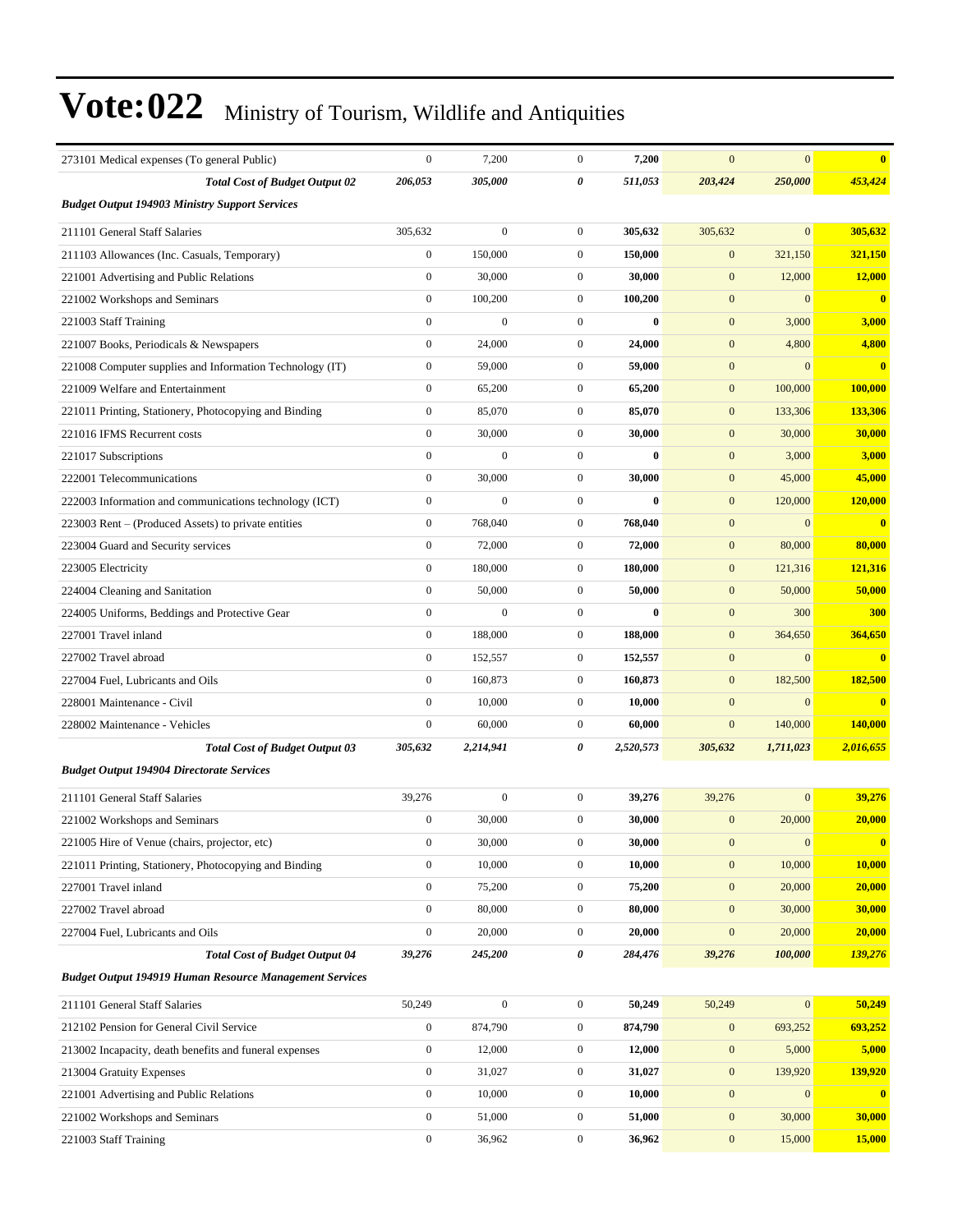| 221011 Printing, Stationery, Photocopying and Binding   | $\mathbf{0}$   | 7.000        | $\mathbf{0}$     | 7,000        | $\mathbf{0}$   | 15,000         | 15,000                  |
|---------------------------------------------------------|----------------|--------------|------------------|--------------|----------------|----------------|-------------------------|
| 221017 Subscriptions                                    | $\mathbf{0}$   | 14,380       | $\mathbf{0}$     | 14,380       | $\mathbf{0}$   | $\overline{0}$ | $\mathbf{0}$            |
| 221020 IPPS Recurrent Costs                             | $\mathbf{0}$   | 20,000       | $\overline{0}$   | 20,000       | $\mathbf{0}$   | 30,000         | 30,000                  |
| 225001 Consultancy Services- Short term                 | $\mathbf{0}$   | 120,000      | $\Omega$         | 120,000      | $\mathbf{0}$   | $\Omega$       | $\bf{0}$                |
| 227001 Travel inland                                    | $\mathbf{0}$   | 3,000        | $\mathbf{0}$     | 3,000        | $\mathbf{0}$   | 30,000         | 30,000                  |
| 227004 Fuel, Lubricants and Oils                        | $\mathbf{0}$   | 5,000        | $\overline{0}$   | 5,000        | $\overline{0}$ | $\overline{0}$ | $\bf{0}$                |
| <b>Total Cost of Budget Output 19</b>                   | 50,249         | 1,185,159    | 0                | 1,235,408    | 50,249         | 958,171        | 1,008,420               |
| <b>Budget Output 194920 Records Management Services</b> |                |              |                  |              |                |                |                         |
| 211101 General Staff Salaries                           | 70,000         | $\mathbf{0}$ | $\mathbf{0}$     | 70,000       | 70,000         | $\overline{0}$ | 70,000                  |
| 211103 Allowances (Inc. Casuals, Temporary)             | $\mathbf{0}$   | $\mathbf{0}$ | $\mathbf{0}$     | $\mathbf{0}$ | $\mathbf{0}$   | 6,860          | 6,860                   |
| 221002 Workshops and Seminars                           | $\overline{0}$ | 8,000        | $\mathbf{0}$     | 8,000        | $\mathbf{0}$   | $\overline{0}$ | $\mathbf{0}$            |
| 221003 Staff Training                                   | $\mathbf{0}$   | 5,840        | $\mathbf{0}$     | 5,840        | $\mathbf{0}$   | $\overline{0}$ | $\overline{\mathbf{0}}$ |
| 221011 Printing, Stationery, Photocopying and Binding   | $\mathbf{0}$   | $\Omega$     | $\Omega$         | $\bf{0}$     | $\mathbf{0}$   | 2,860          | 2,860                   |
| 222002 Postage and Courier                              | $\mathbf{0}$   | 20,000       | $\mathbf{0}$     | 20,000       | $\mathbf{0}$   | 6,200          | 6,200                   |
| 227001 Travel inland                                    | $\mathbf{0}$   | 13,000       | $\mathbf{0}$     | 13,000       | $\mathbf{0}$   | 10,080         | 10,080                  |
| 227004 Fuel, Lubricants and Oils                        | $\mathbf{0}$   | 3,328        | $\mathbf{0}$     | 3,328        | $\mathbf{0}$   | 4,000          | 4,000                   |
| <b>Total Cost of Budget Output 20</b>                   | 70,000         | 50,168       | 0                | 120,168      | 70,000         | 30,000         | 100,000                 |
| <b>Total Cost Of Outputs Provided</b>                   | 751,211        | 6,705,341    | $\bf{0}$         | 7,456,553    | 748,581        | 4,150,998      | 4,899,579               |
| <b>Total Cost for Department 01</b>                     | 751,211        | 6,705,341    | 0                | 7,456,553    | 748,581        | 4,150,998      | 4,899,579               |
| <b>Total Excluding Arrears</b>                          | 751,211        | 6,705,341    | $\boldsymbol{0}$ | 7,456,553    | 748,581        | 4,150,998      | 4,899,579               |
| <b>Department 15 Internal Audit</b>                     |                |              |                  |              |                |                |                         |

| Thousand Uganda Shillings                                                          |                  | 2020/21 Approved Budget |                |              | 2021/22 Approved Estimates |              |                |  |
|------------------------------------------------------------------------------------|------------------|-------------------------|----------------|--------------|----------------------------|--------------|----------------|--|
| <b>Outputs Provided</b>                                                            | Wage             | Non Wage                | <b>AIA</b>     | <b>Total</b> | Wage                       | Non Wage     | <b>Total</b>   |  |
| <b>Budget Output 194901 Policy, Consultation, Planning and Monitoring Services</b> |                  |                         |                |              |                            |              |                |  |
| 211101 General Staff Salaries                                                      | 22,369           | $\mathbf{0}$            | $\Omega$       | 22,369       | 25,000                     | $\mathbf{0}$ | 25,000         |  |
| 211103 Allowances (Inc. Casuals, Temporary)                                        | $\mathbf{0}$     | $\mathbf{0}$            | $\overline{0}$ | $\mathbf{0}$ | $\mathbf{0}$               | 8,998        | 8,998          |  |
| 221002 Workshops and Seminars                                                      | $\boldsymbol{0}$ | 15,000                  | $\overline{0}$ | 15,000       | $\mathbf{0}$               | $\mathbf{0}$ | $\overline{0}$ |  |
| 221003 Staff Training                                                              | $\overline{0}$   | 15,000                  | $\overline{0}$ | 15,000       | $\mathbf{0}$               | 8,000        | 8,000          |  |
| 221011 Printing, Stationery, Photocopying and Binding                              | $\mathbf{0}$     | 23,000                  | $\overline{0}$ | 23,000       | $\overline{0}$             | 1,000        | 1,000          |  |
| 227001 Travel inland                                                               | $\overline{0}$   | 30,692                  | $\overline{0}$ | 30,692       | $\mathbf{0}$               | 38,500       | 38,500         |  |
| 227004 Fuel, Lubricants and Oils                                                   | $\mathbf{0}$     | 16,308                  | $\overline{0}$ | 16,308       | $\mathbf{0}$               | 5,616        | 5,616          |  |
| <b>Total Cost of Budget Output 01</b>                                              | 22,369           | 100,000                 | 0              | 122,369      | 25,000                     | 62,115       | 87,115         |  |
| <b>Total Cost Of Outputs Provided</b>                                              | 22,369           | 100,000                 | $\bf{0}$       | 122,369      | 25,000                     | 62,115       | 87,115         |  |
| <b>Total Cost for Department 15</b>                                                | 22,369           | 100,000                 | $\bf{0}$       | 122,369      | 25,000                     | 62,115       | 87,115         |  |
| <b>Total Excluding Arrears</b>                                                     | 22,369           | 100,000                 | $\overline{0}$ | 122,369      | 25,000                     | 62,115       | 87,115         |  |
|                                                                                    |                  |                         |                |              |                            |              |                |  |

*Development Budget Estimates*

#### **Project 1609 Retooling of Ministry of Tourism, Wildlife and Antiquitties**

| Thousand Uganda Shillings                                                          |                        | 2020/21 Approved Budget |     | 2021/22 Draft Estimates |                               |                |              |
|------------------------------------------------------------------------------------|------------------------|-------------------------|-----|-------------------------|-------------------------------|----------------|--------------|
| <b>Outputs Provided</b>                                                            | GoU Dev't External Fin |                         | AIA | Total                   | <b>GoU</b> Dev't External Fin |                | <b>Total</b> |
| <b>Budget Output 194901 Policy, Consultation, Planning and Monitoring Services</b> |                        |                         |     |                         |                               |                |              |
| 221008 Computer supplies and Information Technology (IT)                           | 40,000                 |                         |     | 40,000                  | 60,000                        | $\overline{0}$ | 60,000       |